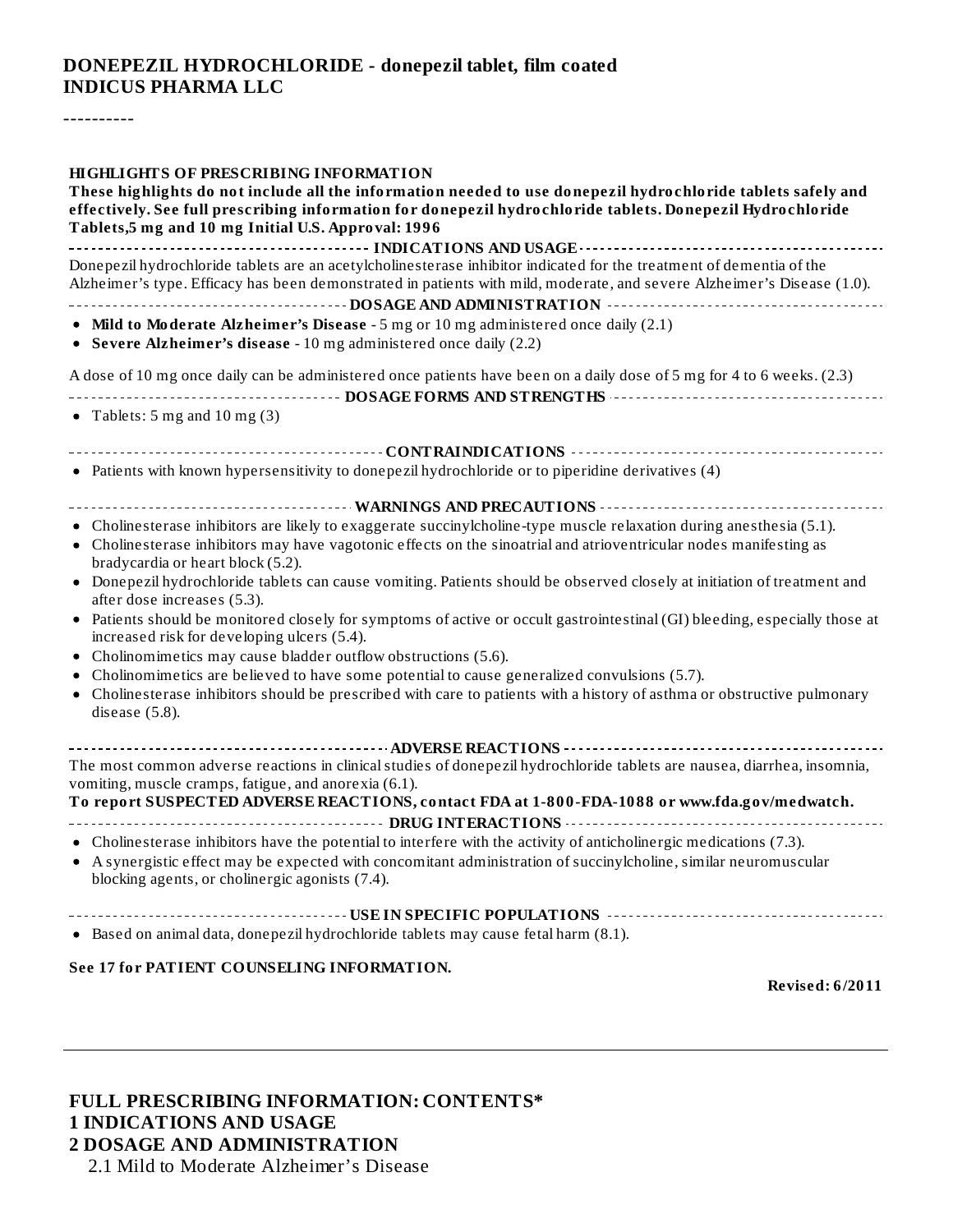2.2 Severe Alzheimer's Disease

2.3. Titration

#### **3 DOSAGE FORMS AND STRENGTHS**

#### **4 CONTRAINDICATIONS**

#### **5 WARNINGS AND PRECAUTIONS**

5.1 Anesthesia

- 5.2 Cardiovascular Conditions
- 5.3. Nausea and Vomiting
- 5.4 Peptic Ulcer Disease and GI Bleeding
- 5.6 Genitourinary Conditions
- 5.7 Neurological Conditions: Seizures
- 5.8 Pulmonary Conditions

### **6 ADVERSE REACTIONS**

6.1 Clinical Studies Experience

6.2 Postmarketing Experience

### **7 DRUG INTERACTIONS**

7.1Effect of Donepezil Hydrochloride Tablets on the Metabolism of Other Drugs 7.2 Effect of Other Drugs on the Metabolism of Donepezil Hydrochloride Tablets

- 7.3 Use with Anticholinergics
- 7.4 Use with Cholinomimetics and Other Cholinesterase Inhibitors

### **8 USE IN SPECIFIC POPULATIONS**

### 8.1 Pregnancy

- 8.3 Nursing Mothers
- 8.4 Pediatric Use
- 8.5 Geriatric Use

### **10 OVERDOSAGE**

### **11 DESCRIPTION**

### **12 CLINICAL PHARMACOLOGY**

- 12.1 Mechanism of Action
- 12.3 Pharmacokinetics

### **13 NONCLINICAL TOXICOLOGY**

13.1 Carcinogenesis, Mutagenesis, Impairment of Fertility

13.2. Animal Toxicology and/or pharmacology

### **14 CLINICAL STUDIES**

14.1 Mild-Moderate Alzheimer's disease

14.2 Severe Alzheimer's Disease

### **16 HOW SUPPLIED/STORAGE AND HANDLING**

16.1 Donepezil Hydrochloride Tablets

### **17 PATIENT COUNSELING INFORMATION**

\* Sections or subsections omitted from the full prescribing information are not listed.

### **FULL PRESCRIBING INFORMATION**

### **1 INDICATIONS AND USAGE**

Donepezil hydrochloride tablets are indicated for the treatment of dementia of the Alzheimer's type. Efficacy has been demonstrated in patients with mild, moderate, and severe Alzheimer's disease.

### **2 DOSAGE AND ADMINISTRATION**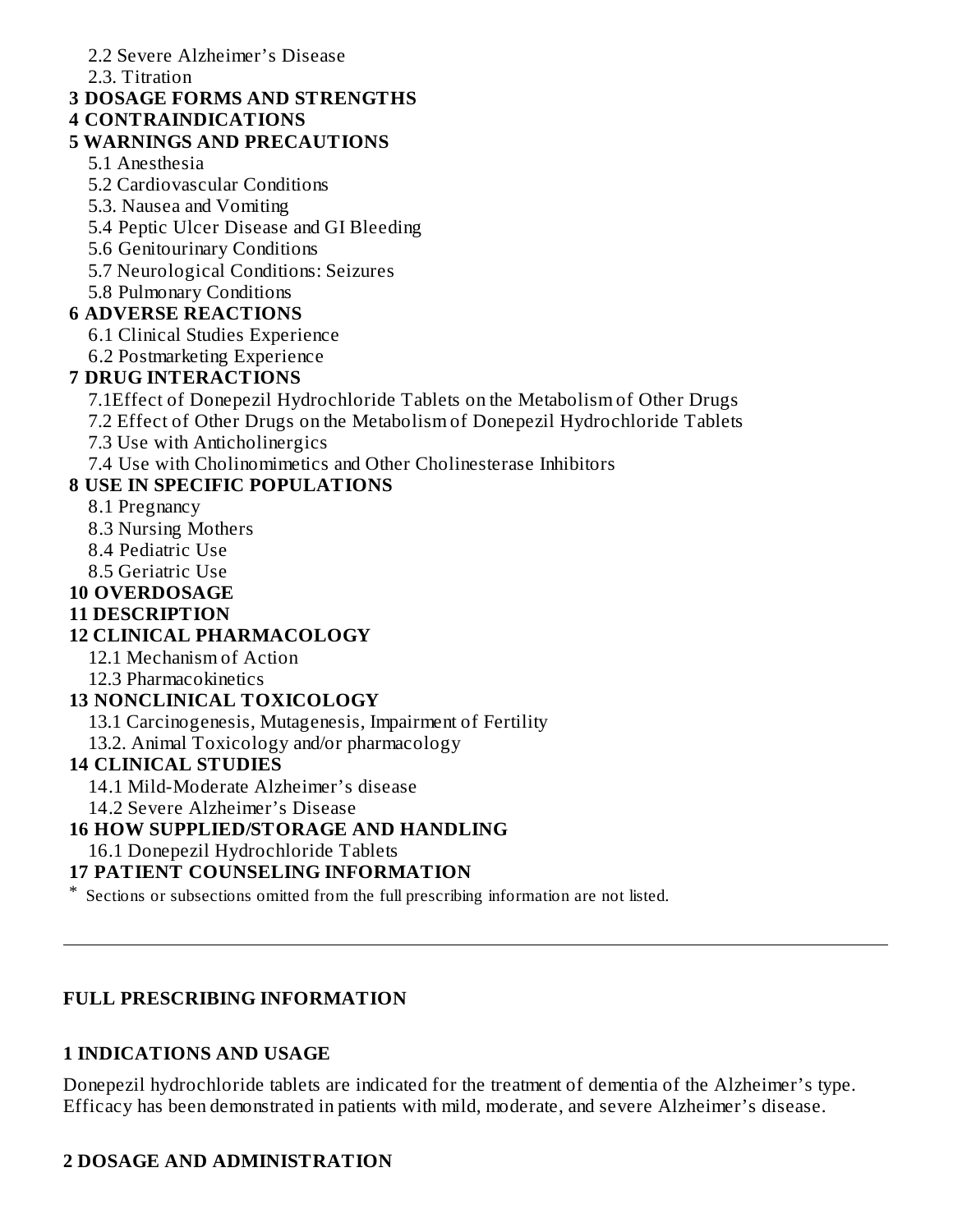Donepezil hydrochloride tablet should be taken in the evening, just prior to retiring.

Donepezil hydrochloride tablet can be taken with or without food.

#### **2.1 Mild to Moderate Alzheimer's Dis eas e**

The dosages of donepezil hydrochloride tablets shown to be effective in controlled clinical trials are 5 mg and 10 mg administered once per day.

The higher dose of 10 mg did not provide a statistically significantly greater clinical benefit than 5 mg. There is a suggestion, however, based upon order of group mean scores and dose trend analyses of data from these clinical trials, that a daily dose of 10 mg of donepezil hydrochloride tablets might provide additional benefit for some patients. Accordingly, whether or not to employ a dose of 10 mg is a matter of prescriber and patient preference.

#### **2.2 Severe Alzheimer's Dis eas e**

Donepezil hydrochloride tablets have been shown to be effective in controlled clinical trials at a dose of 10 mg administered once daily.

#### **2.3. Titration**

The recommended starting dose of donepezil hydrochloride tablets is 5 mg once daily. Evidence from the controlled trials in mild to moderate Alzheimer's disease indicates that the 10 mg dose, with a one week titration, is likely to be associated with a higher incidence of cholinergic adverse events compared to the 5 mg dose. In open-label trials using a 6 week titration, the type and frequency of these same adverse events were similar between the 5 mg and 10 mg dose groups. Therefore, because donepezil hydrochloride tablets steady state is achieved about 15 days after it is started and because the incidence of untoward effects may be influenced by the rate of dose escalation, a dose of 10 mg should not be administered until patients have been on a daily dose of 5 mg for 4 to 6 weeks.

### **3 DOSAGE FORMS AND STRENGTHS**

Donepezil hydrochloride tablets are supplied as film-coated, round, biconvex tablets containing 5 mg or 10 mg of donepezil hydrochloride.

The 5 mg tablets are white to off white colored and debossed with 'I42' on one side and plain on other side.

The 10 mg tablets are pink colored and debossed with 'I41' on one side and plain on other side.

### **4 CONTRAINDICATIONS**

Donepezil hydrochloride tablets are contraindicated in patients with known hypersensitivity to donepezil hydrochloride or to piperidine derivatives.

### **5 WARNINGS AND PRECAUTIONS**

### **5.1 Anesthesia**

Donepezil hydrochloride tablets, as a cholinesterase inhibitor, are likely to exaggerate succinylcholine-type muscle relaxation during anesthesia.

### **5.2 Cardiovas cular Conditions**

Because of their pharmacological action, cholinesterase inhibitors may have vagotonic effects on the sinoatrial and atrioventricular nodes. This effect may manifest as bradycardia or heart block in patients both with and without known underlying cardiac conduction abnormalities. Syncopal episodes have been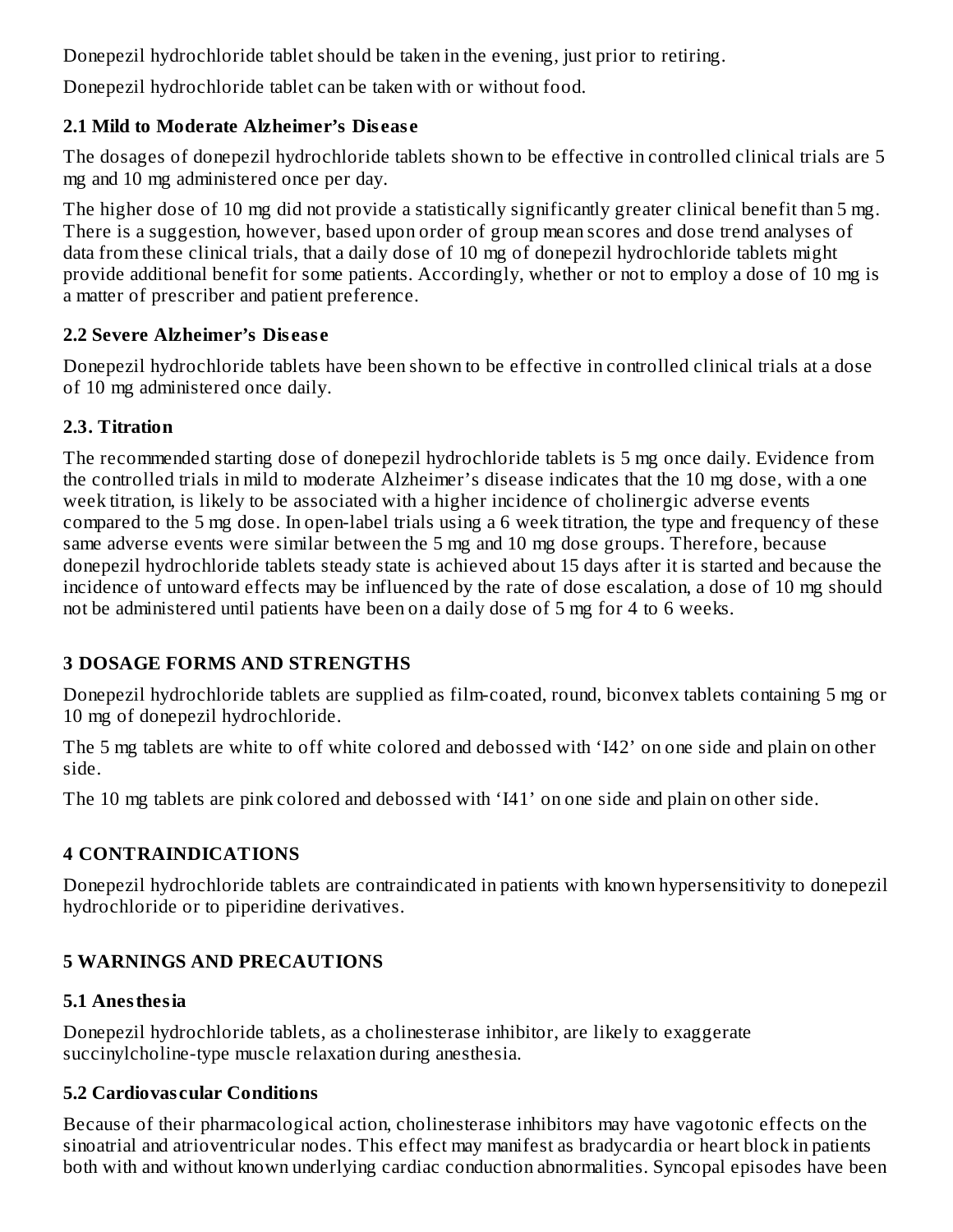reported in association with the use of donepezil hydrochloride tablets.

### **5.3. Naus ea and Vomiting**

Donepezil hydrochloride tablets, as a predictable consequence of its pharmacological properties, has been shown to produce diarrhea, nausea, and vomiting. These effects, when they occur, appear more frequently with the 10 mg/day dose than with the 5 mg/day dose.

Although in most cases, these effects have been mild and transient, sometimes lasting one to three weeks, and have resolved during continued use of donepezil hydrochloride tablets, patients should be observed closely at the initiation of treatment and after dose increases.

### **5.4 Peptic Ulcer Dis eas e and GI Bleeding**

Through their primary action, cholinesterase inhibitors may be expected to increase gastric acid secretion due to increased cholinergic activity. Therefore, patients should be monitored closely for symptoms of active or occult gastrointestinal bleeding, especially those at increased risk for developing ulcers, e.g., those with a history of ulcer disease or those receiving concurrent nonsteroidal anti-inflammatory drugs (NSAIDs). Clinical studies of donepezil hydrochloride tablets in a dose of 5 mg/day to 10 mg/day have shown no increase, relative to placebo, in the incidence of either peptic ulcer disease or gastrointestinal bleeding.

### **5.6 Genitourinary Conditions**

Although not observed in clinical trials of donepezil hydrochloride tablets, cholinomimetics may cause bladder outflow obstruction.

### **5.7 Neurological Conditions: Seizures**

Cholinomimetics are believed to have some potential to cause generalized convulsions. However, seizure activity also may be a manifestation of Alzheimer's disease.

### **5.8 Pulmonary Conditions**

Because of their cholinomimetic actions, cholinesterase inhibitors should be prescribed with care to patients with a history of asthma or obstructive pulmonary disease.

### **6 ADVERSE REACTIONS**

### **6.1 Clinical Studies Experience**

### Mild to Moderate Alzheimer's Disease

### *Adverse Events Leading to Discontinuation*

The rates of discontinuation from controlled clinical trials of donepezil hydrochloride tablets due to adverse events for the donepezil hydrochloride tablets 5 mg/day treatment groups were comparable to those of placebo-treatment groups at approximately 5%. The rate of discontinuation of patients who received 7-day escalations from 5 mg/day to 10 mg/day, was higher at 13%.

The most common adverse events leading to discontinuation, defined as those occurring in at least 2% of patients and at twice or more the incidence seen in placebo patients, are shown in Table 1.

### **Table 1. Most Frequent Advers e Events Leading to Dis continuation from Controlled Clinical Trials** by Dose Group

| Dose Group | Placebo | 5 mg/day  | $10 \; \text{mg/day}$ |
|------------|---------|-----------|-----------------------|
|            |         | Donepezil | Donepezil             |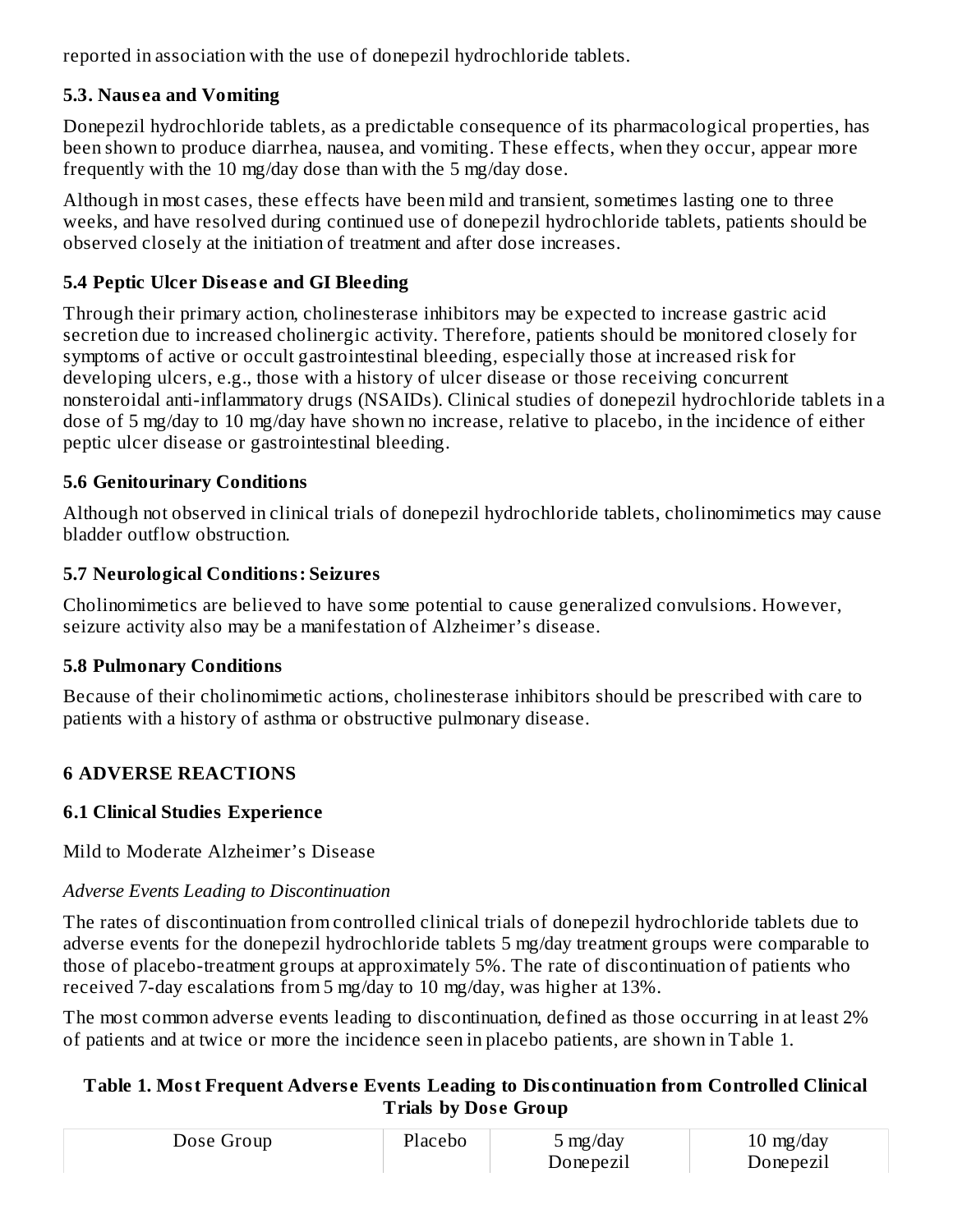|                            |         | Hydrochloride<br><b>Tablets</b> | Hydrochloride<br>Tablets |
|----------------------------|---------|---------------------------------|--------------------------|
| <b>Patients Randomized</b> | 355     | 350                             | 315                      |
| Event/% Discontinuing      |         |                                 |                          |
| Nausea                     | 1%      | 1%                              | 3%                       |
| Diarrhea                   | 0%      | $<1\%$                          | 3%                       |
| Vomiting                   | $< 1\%$ | $< 1\%$                         | 2%                       |

*Most Frequent Adverse Clinical Events Seen in Association with the Use of Donepezil Hydrochloride Tablets*

The most common adverse events, defined as those occurring at a frequency of at least 5% in patients receiving 10 mg/day and twice the placebo rate, are largely predicted by donepezil hydrochloride tablet's cholinomimetic effects. These include nausea, diarrhea, insomnia, vomiting, muscle cramp, fatigue and anorexia. These adverse events were often of mild intensity and transient, resolving during continued donepezil hydrochloride tablets treatment without the need for dose modification.

There is evidence to suggest that the frequency of these common adverse events may be affected by the rate of titration. An open-label study was conducted with 269 patients who received placebo in the 15 and 30-week studies. These patients were titrated to a dose of 10 mg/day over a 6-week period. The rates of common adverse events were lower than those seen in patients titrated to 10 mg/day over one week in the controlled clinical trials and were comparable to those seen in patients on 5 mg/day.

See Table 2 for a comparison of the most common adverse events following one and six week titration regimens.

|               | No titration |           | One week  | Six week  |
|---------------|--------------|-----------|-----------|-----------|
|               |              |           | titration | titration |
| Adverse       | Placebo      | 5         | 10        | 10        |
| Event         | $(n=315)$    | mg/day    | mg/day    | mg/day    |
|               |              | $(n=311)$ | $(n=315)$ | $(n=269)$ |
| Nausea        | 6%           | 5%        | 19%       | 6%        |
| Diarrhea      | 5%           | 8%        | 15%       | 9%        |
| Insomnia      | 6%           | 6%        | 14%       | 6%        |
| Fatigue       | 3%           | 4%        | 8%        | 3%        |
| Vomiting      | 3%           | 3%        | 8%        | 5%        |
| Muscle cramps | 2%           | 6%        | 8%        | 3%        |
| Anorexia      | 2%           | 3%        | 7%        | 3%        |

#### **Table 2. Comparison of Rates of Advers e Events in Mild to Moderate Patients Titrated to 10 mg/day over 1 and 6 weeks**

### *Adverse Events Reported in Controlled Trials*

The events cited reflect experience gained under closely monitored conditions of clinical trials in a highly selected patient population. In actual clinical practice or in other clinical trials, these frequency estimates may not apply, as the conditions of use, reporting behavior, and the kinds of patients treated may differ. Table 3 lists treatment emergent signs and symptoms that were reported in at least 2% of patients in placebo-controlled trials who received donepezil hydrochloride tablets and for which the rate of occurrence was greater for patients treated with donepezil hydrochloride tablets than with placebo.

#### **Table 3. Advers e Events Reported in Controlled Clinical Trials in Mild to Moderate Alzheimer Dis eas e in at Least 2% of Patients Receiving Donepezil Hydrochloride Tablets and at a Higher Frequency than Placebo Treated Patients**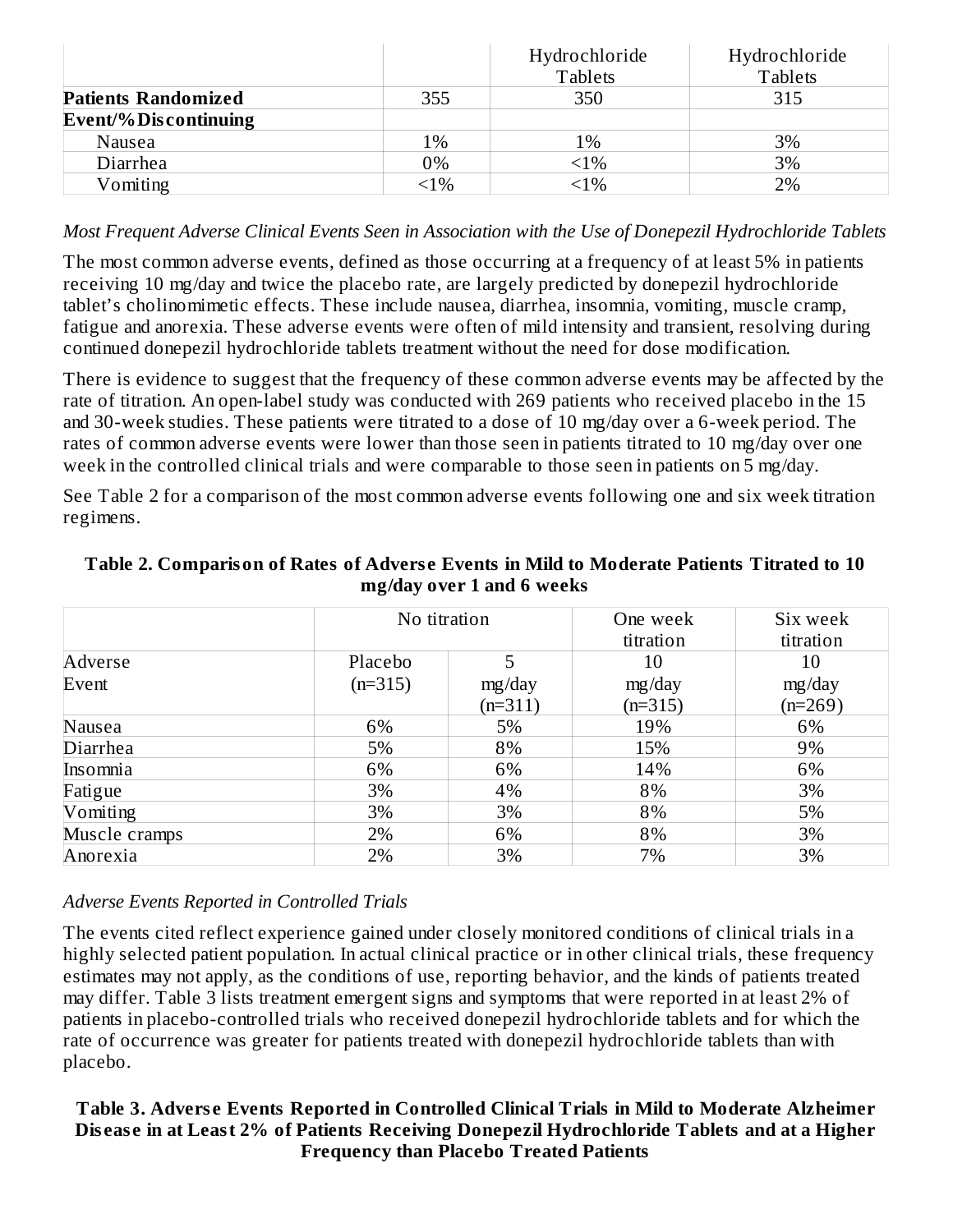| Body System/Adverse                      | Placebo          | Donepezil      |
|------------------------------------------|------------------|----------------|
| Event                                    | $(n=355)$        | hydrochloride  |
|                                          |                  | tablets        |
|                                          |                  | $(n=747)$      |
| <b>Percent of Patients with</b>          | 72               | 74             |
| any Adverse Event                        |                  |                |
| <b>Body as a Whole</b>                   |                  |                |
| Headache                                 | 9                | 10             |
| Pain, various locations                  | 8                | 9              |
| Accident                                 | 6                | 7              |
| Fatigue                                  | 3                | 5              |
| <b>Cardiovas cular System</b>            |                  |                |
| Syncope                                  | 1                | $\overline{2}$ |
| Diges tive System                        |                  |                |
| Nausea                                   | 6                | 11             |
| Diarrhea                                 | 5                | 10             |
| Vomiting                                 | 3                | 5              |
| Anorexia                                 | $\overline{2}$   | $\overline{4}$ |
| <b>Hemic and Lymphatic System</b>        |                  |                |
| Ecchymosis                               | 3                | $\overline{4}$ |
| <b>Metabolic and Nutritional Systems</b> |                  |                |
| <b>Weight Decrease</b>                   | $\overline{1}$   | 3              |
| Musculos keletal System                  |                  |                |
| Muscle Cramps                            | $\overline{2}$   | 6              |
| Arthritis                                | $\mathbf{1}$     | $\overline{2}$ |
| <b>Nervous System</b>                    |                  |                |
| Insomnia                                 | 6                | 9              |
| <b>Dizziness</b>                         | 6                | 8              |
| Depression                               | $\leq$ 1         | 3              |
| <b>Abnormal Dreams</b>                   | $\boldsymbol{0}$ | 3              |
| Somnolence                               | $\leq$ 1         | $\overline{2}$ |
| <b>Urogenital System</b>                 |                  |                |
| <b>Frequent Urination</b>                | $\mathbf{1}$     | $\overline{2}$ |

#### *Other Adverse Events Observed During Clinical Trials*

Donepezil hydrochloride tablets have been administered to over 1700 individuals during clinical trials worldwide. Approximately 1200 of these patients have been treated for at least 3 months and more than 1000 patients have been treated for at least 6 months. Controlled and uncontrolled trials in the United States included approximately 900 patients. In regards to the highest dose of 10 mg/day, this population includes 650 patients treated for 3 months, 475 patients treated for 6 months and 116 patients treated for over 1 year. The range of patient exposure is from 1 to 1214 days.

Treatment emergent signs and symptoms that occurred during three controlled clinical trials and two open-label trials in the United States were recorded as adverse events by the clinical investigators using terminology of their own choosing. To provide an overall estimate of the proportion of individuals having similar types of events, the events were grouped into a smaller number of standardized categories using a modified COSTART dictionary and event frequencies were calculated across all studies. These categories are used in the listing below. The frequencies represent the proportion of 900 patients from these trials who experienced that event while receiving donepezil hydrochloride tablets. All adverse events occurring at least twice are included, except for those already listed in Tables 2 or 3, COSTART terms too general to be informative, or events less likely to be drug related. Events are classified by body system and listed using the following definitions: *Frequent adverse events* - those occurring in at least 1/100 patients; *Infrequent adverse events* - those occurring in 1/100 to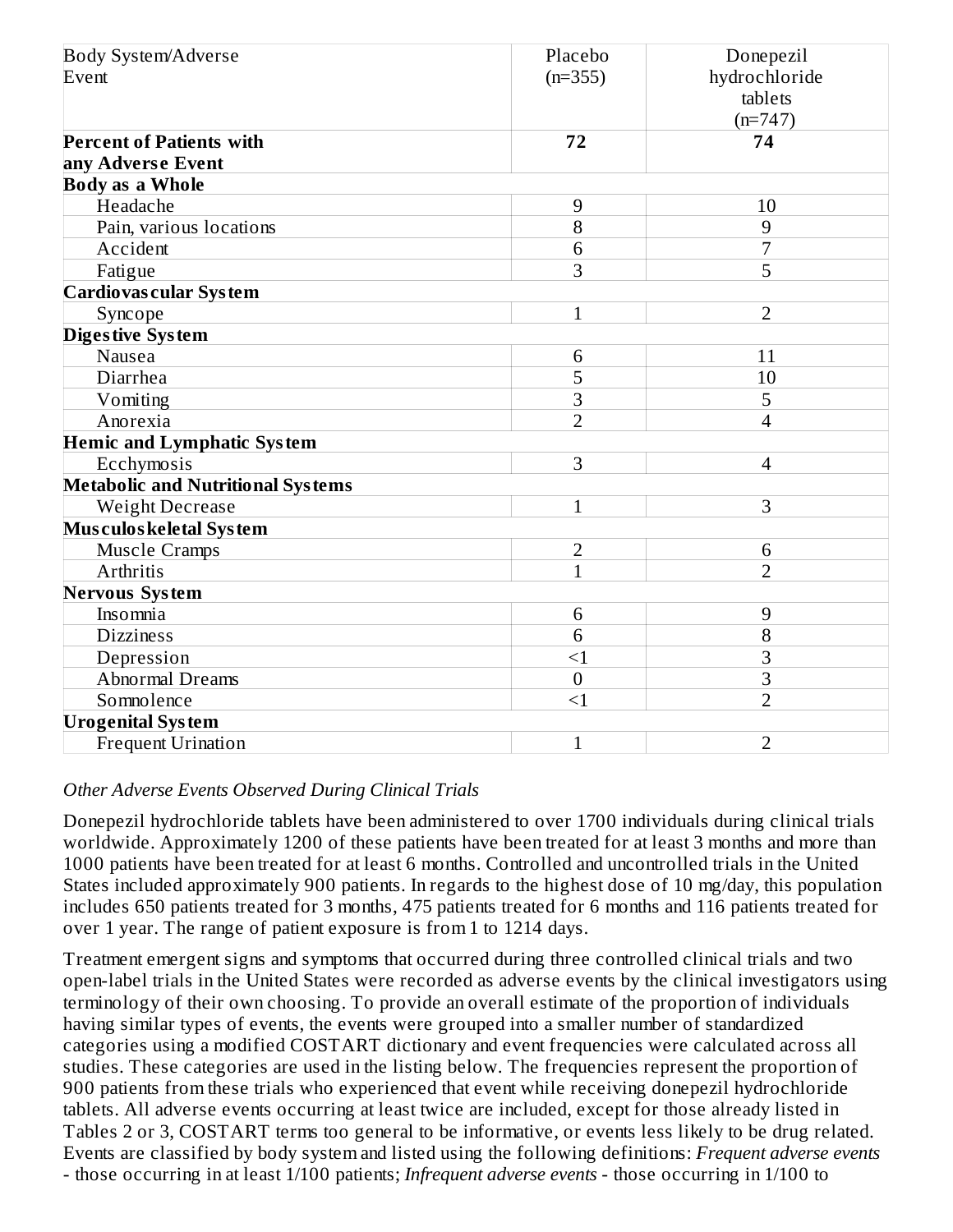1/1000 patients. These adverse events are not necessarily related to donepezil hydrochloride tablets treatment and in most cases were observed at a similar frequency in placebo-treated patients in the controlled studies. No important additional adverse events were seen in studies conducted outside the United States.

**Body as a Whole:***Frequent*: influenza, chest pain, toothache; *Infrequent*: fever, edema face, periorbital edema, hernia hiatal, abscess, cellulitis, chills, generalized coldness, head fullness, listlessness.

**Cardiovas cular System:***Frequent:* hypertension, vasodilation, atrial fibrillation, hot flashes, hypotension; *Infrequent:* angina pectoris, postural hypotension, myocardial infarction, AV block (first degree), congestive heart failure, arteritis, bradycardia, peripheral vascular disease, supraventricular tachycardia, deep vein thrombosis.

**Digestive System:***Frequent*: fecal incontinence, gastrointestinal bleeding, bloating, epigastric pain; *Infrequent:* eructation, gingivitis, increased appetite, flatulence, periodontal abscess, cholelithiasis, diverticulitis, drooling, dry mouth, fever sore, gastritis, irritable colon, tongue edema, epigastric distress, gastroenteritis, increased transaminases, hemorrhoids, ileus, increased thirst, jaundice, melena, polydipsia, duodenal ulcer, stomach ulcer.

**Endocrine System:***Infrequent:* diabetes mellitus, goiter.

**Hemic and Lymphatic System:***Infrequent:* anemia, thrombocythemia, thrombocytopenia, eosinophilia, erythrocytopenia.

**Metabolic and Nutritional Disorders:***Frequent:* dehydration; *Infrequent*: gout, hypokalemia, increased creatine kinase, hyperglycemia, weight increase, increased lactate dehydrogenase.

**Mus culoskeletal System:***Frequent:* bone fracture; *Infrequent*: muscle weakness, muscle fasciculation.

**Nervous System:***Frequent:* delusions, tremor, irritability, paresthesia, aggression, vertigo, ataxia, increased libido, restlessness, abnormal crying, nervousness, aphasia; *Infrequent:* cerebrovascular accident, intracranial hemorrhage, transient ischemic attack, emotional lability, neuralgia, coldness (localized), muscle spasm, dysphoria, gait abnormality, hypertonia, hypokinesia, neurodermatitis, numbness (localized), paranoia, dysarthria, dysphasia, hostility, decreased libido, melancholia, emotional withdrawal, nystagmus, pacing.

**Respiratory System:***Frequent:* dyspnea, sore throat, bronchitis; *Infrequent:* epistaxis, post nasal drip, pneumonia, hyperventilation, pulmonary congestion, wheezing, hypoxia, pharyngitis, pleurisy, pulmonary collapse, sleep apnea, snoring.

**Skin and Appendages:***Frequent:* pruritus, diaphoresis, urticaria; *Infrequent:* dermatitis, erythema, skin discoloration, hyperkeratosis, alopecia, fungal dermatitis, herpes zoster, hirsutism, skin striae, night sweats, skin ulcer.

**Special Sens es:***Frequent:* cataract, eye irritation, vision blurred; *Infrequent:* dry eyes, glaucoma, earache, tinnitus, blepharitis, decreased hearing, retinal hemorrhage, otitis externa, otitis media, bad taste, conjunctival hemorrhage, ear buzzing, motion sickness, spots before eyes.

**Urogenital System:***Frequent:* urinary incontinence, nocturia; *Infrequent:* dysuria, hematuria, urinary urgency, metrorrhagia, cystitis, enuresis, prostate hypertrophy, pyelonephritis, inability to empty bladder, breast fibroadenosis, fibrocystic breast, mastitis, pyuria, renal failure, vaginitis.

Severe Alzheimer's Disease

### *Adverse Events Leading to Discontinuation*

The rates of discontinuation from controlled clinical trials of donepezil hydrochloride tablets due to adverse events for the donepezil hydrochloride tablets patients were approximately 12% compared to 7% for placebo patients. The most common adverse events leading to discontinuation, defined as those occurring in at least 2% of donepezil hydrochloride tablets patients and at twice the incidence seen in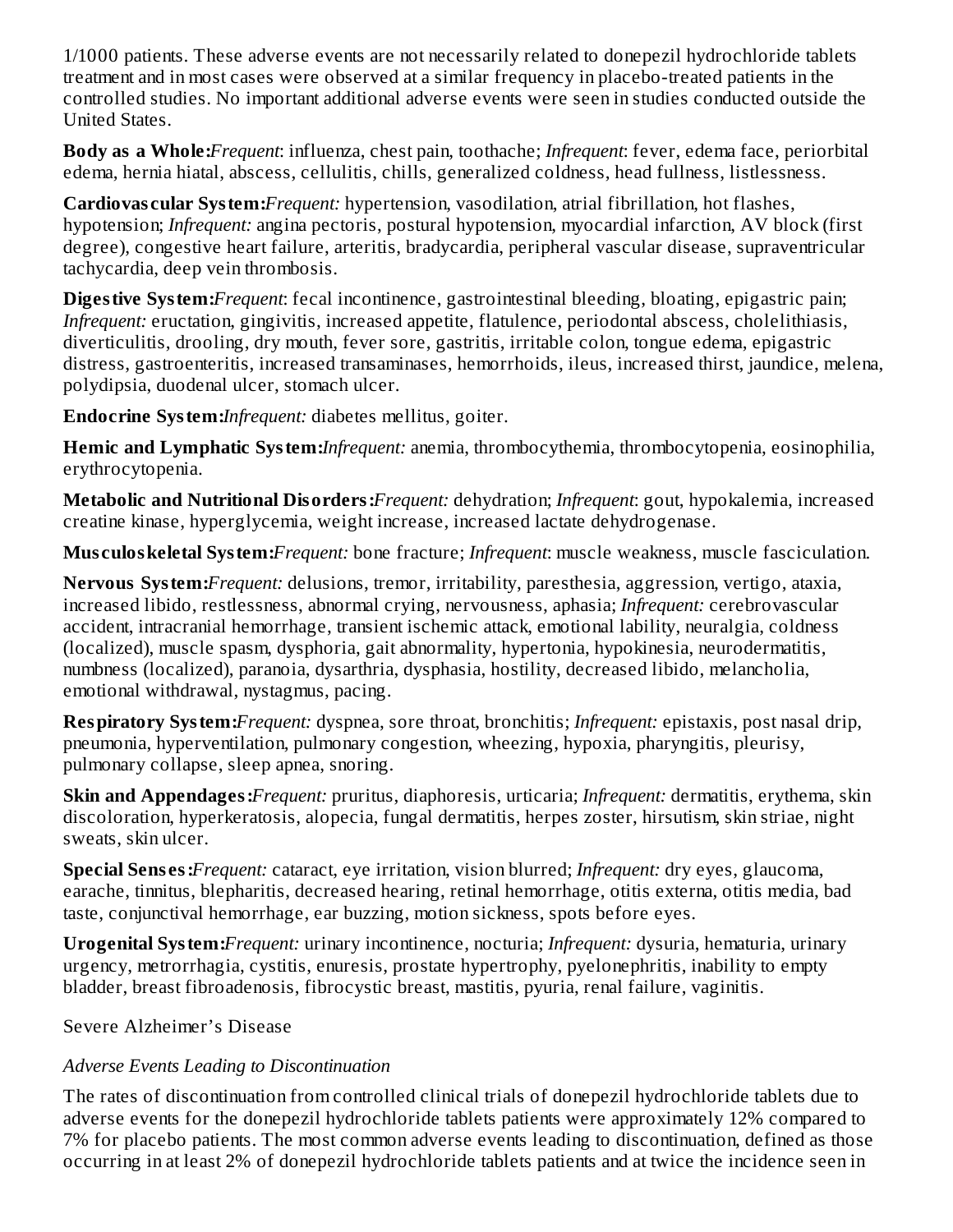placebo patients, were anorexia (2% vs 1% placebo), nausea (2% vs <1% placebo), diarrhea (2% vs 0% placebo) and urinary tract infection (2% vs 1% placebo).

#### *Most Frequent Adverse Clinical Events Seen in Association with the Use of Donepezil Hydrochloride Tablets*

The most common adverse events, defined as those occurring at a frequency of at least 5% in patients receiving donepezil hydrochloride tablets and twice the placebo rate, are largely predicted by donepezil hydrochloride tablet's cholinomimetic effects. These include diarrhea, anorexia, vomiting, nausea, and ecchymosis. These adverse events were often of mild intensity and transient, resolving during continued donepezil hydrochloride tablets treatment without the need for dose modification.

#### *Adverse Events Reported in Controlled Trials*

Table 4 lists adverse events that were reported in at least 2% of patients in placebo-controlled trials who received donepezil hydrochloride tablets and for which the rate of occurrence was greater for patients treated with donepezil hydrochloride tablets than with placebo.

#### **Table 4. Advers e Events Reported in Controlled Clinical Trials in Severe Alzheimer's Dis eas e in at Least 2% of Patients Receiving Donepezil Hydrochloride Tablets and at a Higher Frequency than Placebo-treated Patients**

| Body System/Adverse                      | Placebo        | Donepezil      |
|------------------------------------------|----------------|----------------|
| Event                                    | $(n=392)$      | hydrochloride  |
|                                          |                | tablets        |
|                                          |                | $(n=501)$      |
| <b>Percent of Patients with</b>          | 73             | 81             |
| any Adverse Event                        |                |                |
| <b>Body as a Whole</b>                   |                |                |
| Accident                                 | 12             | 13             |
| Infection                                | 9              | 11             |
| Headache                                 | 3              | 4              |
| Pain                                     | $\overline{2}$ | 3              |
| <b>Back Pain</b>                         | $\overline{2}$ | 3              |
| Fever                                    | 1              | $\overline{2}$ |
| <b>Chest Pain</b>                        | $\leq$ 1       | $\overline{2}$ |
| <b>Cardiovas cular System</b>            |                |                |
| Hypertension                             | $\overline{2}$ | 3              |
| Hemorrhage                               | $\mathbf{1}$   | $\overline{2}$ |
| Syncope                                  | 1              | $\overline{2}$ |
| Digestive System                         |                |                |
| Diarrhea                                 | $\overline{4}$ | 10             |
| Vomiting                                 | $\overline{4}$ | 8              |
| Anorexia                                 | $\overline{4}$ | 8              |
| Nausea                                   | $\overline{2}$ | 6              |
| <b>Hemic and Lymphatic System</b>        |                |                |
| Ecchymosis                               | $\overline{2}$ | 5              |
| <b>Metabolic and Nutritional Systems</b> |                |                |
| Creatine Phosphokinase                   | $\mathbf{1}$   | 3              |
| Increased                                |                |                |
| Dehydration                              | $\mathbf{1}$   | $\overline{2}$ |
| Hyperlipemia                             | $\leq$ 1       | $\overline{2}$ |
| <b>Nervous System</b>                    |                |                |
| Insomnia                                 | $\overline{4}$ | 5              |
| Hostility                                | $\overline{2}$ | 3              |
| Nervousness                              | $\overline{2}$ | 3              |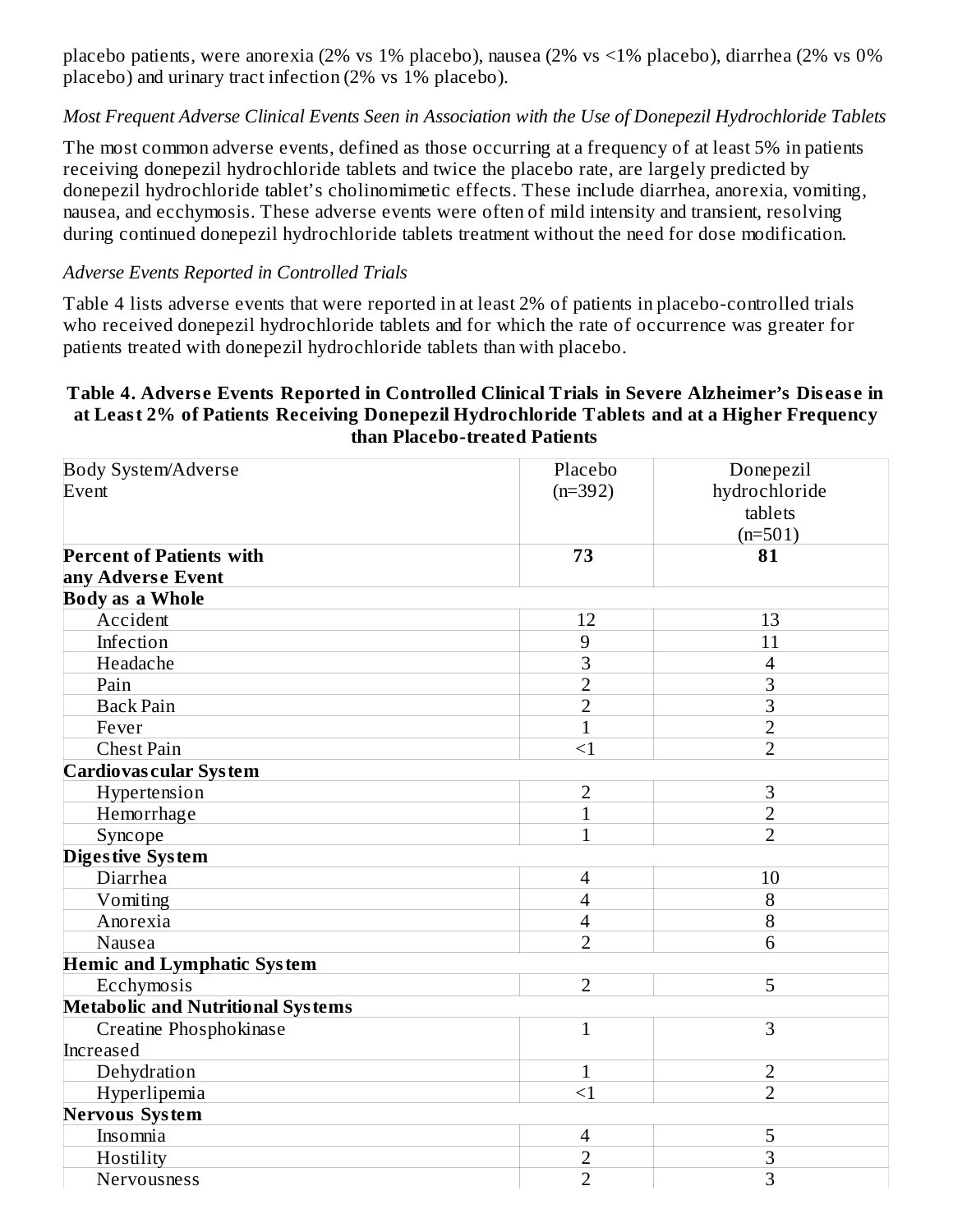| Hallucinations              | ∍ |
|-----------------------------|---|
| Somnolence                  |   |
| <b>Dizziness</b>            |   |
| Depression                  |   |
| Confusion                   |   |
| <b>Emotional Lability</b>   |   |
| <b>Personality Disorder</b> |   |
| <b>Skin And Appendages</b>  |   |
| Eczema                      |   |
| <b>Urogenital System</b>    |   |
| Urinary Incontinence        |   |

#### *Other Adverse Events Observed During Clinical Trials*

Donepezil hydrochloride tablets has been administered to over 600 patients with severe Alzheimer's Disease during clinical trials of at least 6 months duration, including three double blind placebo controlled trials, one of which had an open label extension. All adverse events occurring at least twice are included, except for those already listed in Table 4, COSTART terms too general to be informative, or events less likely to be drug related. Events are classified by body system using the COSTART dictionary and listed using the following definitions: *Frequent adverse events* - those occurring in at least 1/100 patients; *Infrequent adverse events* - those occurring in 1/100 to 1/1000 patients. These adverse events are not necessarily related to donepezil hydrochloride tablets treatment and in most cases were observed at a similar frequency in placebo-treated patients in the controlled studies.

**Body as a Whole:***Frequent:* abdominal pain, asthenia, fungal infection, flu syndrome; *Infrequent:* allergic reaction, cellulitis, malaise, sepsis, face edema, hernia.

**Cardiovas cular System:***Frequent:* hypotension, bradycardia, ECG abnormal, heart failure; *Infrequent:* myocardial infarction, angina pectoris, atrial fibrillation, congestive heart failure, peripheral vascular disorder, supraventricular extrasystoles, ventricular extrasystoles, cardiomegaly.

**Digestive System:***Frequent:* constipation, gastroenteritis, fecal incontinence, dyspepsia; *Infrequent:* gamma glutamyl transpeptidase increase, gastritis, dysphagia, periodontitis, stomach ulcer, periodontal abscess, flatulence, liver function tests abnormal, eructation, esophagitis, rectal hemorrhage.

**Endocrine System:***Infrequent:* diabetes mellitus.

**Hemic and Lymphatic System:***Frequent:* anemia; *Infrequent:* leukocytosis.

**Metabolic and Nutritional Disorders:** *Frequent:* weight loss, peripheral edema, edema, lactic dehydrogenase increased, alkaline phosphatase increased; *Infrequent* hypercholesteremia, hypokalemia, hypoglycemia, weight gain, bilirubinemia, BUN increased,  $\rm B_{12}$  deficiency anemia, cachexia, creatinine increased, gout, hyponatremia, hypoproteinemia, iron deficiency anemia, SGOT increased, SGPT increased.

**Mus culoskeletal System:***Frequent:* arthritis; *Infrequent:* arthrosis, bone fracture, arthralgia, leg cramps, osteoporosis, myalgia.

**Nervous System:***Frequent:* agitation, anxiety, tremor, convulsion, wandering, abnormal gait; *Infrequent:* apathy, vertigo, delusions, abnormal dreams, cerebrovascular accident, increased salivation, ataxia, euphoria, vasodilatation, cerebral hemorrhage, cerebral infarction, cerebral ischemia, dementia, extrapyramidal syndrome, grand mal convulsion, hemiplegia, hypertonia, hypokinesia.

**Respiratory System:** *Frequent:* pharyngitis, pneumonia, cough increased, bronchitis; *Infrequent:* dyspnea, rhinitis, asthma.

**Skin and Appendages:***Frequent:* rash, skin ulcer, pruritus; *Infrequent:* psoriasis, skin discoloration, herpes zoster, dry skin, sweating, urticaria, vesiculobullous rash.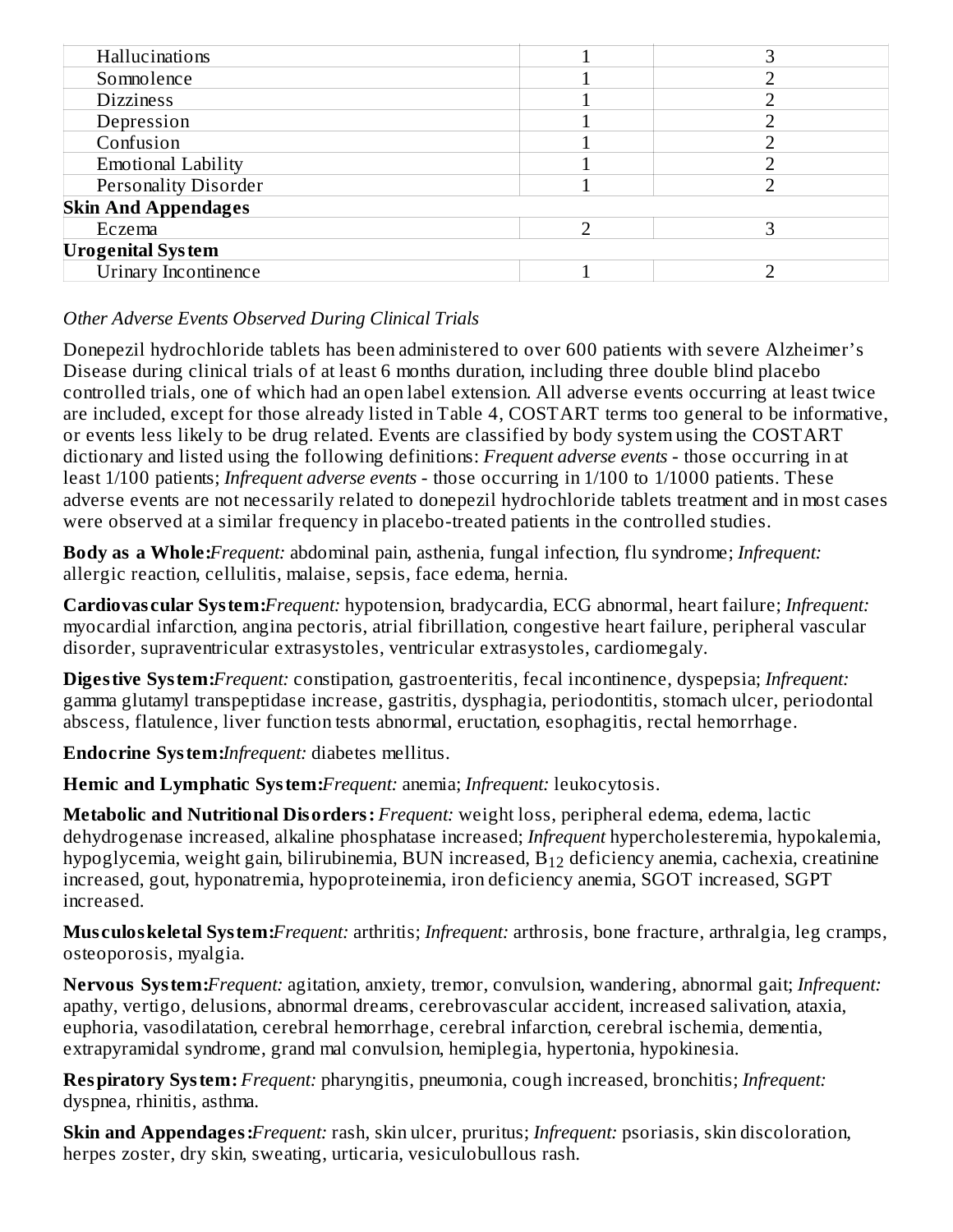**Special Sens es:***Infrequent:* conjunctivitis, glaucoma, abnormal vision, ear pain, lacrimation disorder.

**Urogenital System:** *Frequent:* urinary tract infection, cystitis, hematuria, glycosuria; *Infrequent:* vaginitis, dysuria, urinary frequency, albuminuria.

#### **6.2 Postmarketing Experience**

Voluntary reports of adverse events temporally associated with donepezil hydrochloride tablets that have been received since market introduction that are not listed above, and for which there are inadequate data to determine the causal relationship with the drug include the following: abdominal pain, agitation, cholecystitis, confusion, convulsions, hallucinations, heart block (all types), hemolytic anemia, hepatitis, hyponatremia, neuroleptic malignant syndrome, pancreatitis, and rash.

### **7 DRUG INTERACTIONS**

### **7.1Effect of Donepezil Hydrochloride Tablets on the Metabolism of Other Drugs**

No *in vivo* clinical trials have investigated the effect of donepezil hydrochloride tablets on the clearance of drugs metabolized by CYP 3A4 (e.g. cisapride, terfenadine) or by CYP 2D6 (e.g. imipramine). However, *in vitro* studies show a low rate of binding to these enzymes (mean K<sub>i</sub> about 50-130 μM), that, given the therapeutic plasma concentrations of donepezil (164 nM), indicates little likelihood of interference.

Whether donepezil hydrochloride tablets has any potential for enzyme induction is not known. Formal pharmacokinetic studies evaluated the potential of donepezil hydrochloride tablets for interaction with theophylline, cimetidine, warfarin, digoxin and ketoconazole. No effects of donepezil hydrochloride tablets on the pharmacokinetics of these drugs were observed.

### **7.2 Effect of Other Drugs on the Metabolism of Donepezil Hydrochloride Tablets**

Ketoconazole and quinidine, inhibitors of CYP450, 3A4 and 2D6, respectively, inhibit donepezil metabolism *in vitro*. Whether there is a clinical effect of quinidine is not known. In a 7-day crossover study in 18 healthy volunteers, ketoconazole (200mg q.d.) increased mean donepezil (5mg q.d.) concentrations (AUC<sub>0-24</sub> and C<sub>max</sub>) by 36%. The clinical relevance of this increase in concentration is unknown.

Inducers of CYP2D6 and CYP3A4 (e.g., phenytoin, carbamazepine, dexamethasone, rifampin, and phenobarbital) could increase the rate of elimination of donepezil hydrochloride tablets.

Formal pharmacokinetic studies demonstrated that the metabolism of donepezil hydrochloride tablets is not significantly affected by concurrent administration of digoxin or cimetidine.

### **7.3 Us e with Anticholinergics**

Because of their mechanism of action, cholinesterase inhibitors have the potential to interfere with the activity of anticholinergic medications.

### **7.4 Us e with Cholinomimetics and Other Cholinesteras e Inhibitors**

A synergistic effect may be expected when cholinesterase inhibitors are given concurrently with succinylcholine, similar neuromuscular blocking agents or cholinergic agonists such as bethanechol.

### **8 USE IN SPECIFIC POPULATIONS**

### **8.1 Pregnancy**

**Pregnancy Category C:** There are no adequate or well-controlled studies in pregnant women. Donepezil hydrochloride tablets should be used during pregnancy only if the potential benefit justifies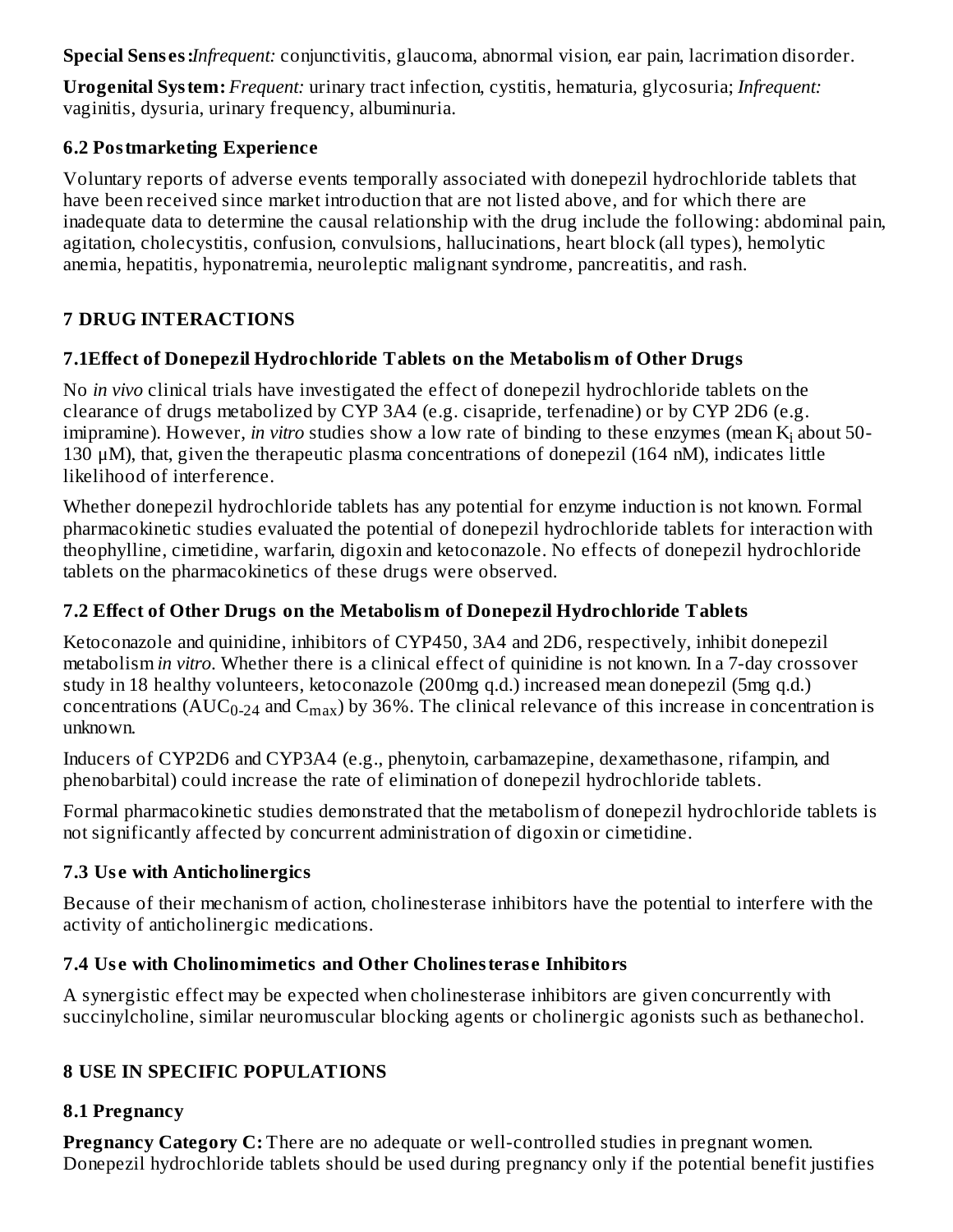the potential risk to the fetus.

Oral administration of donepezil to pregnant rats and rabbits during the period of organogenesis did not produce any teratogenic effects at doses up to 16 mg/kg/day (approximately 16 times the maximum recommended human dose [MRHD] of 10 mg/day on a mg/m<sup>2</sup> basis) and 10 mg/kg/day (approximately 20 times the MRHD on a mg/m<sup>2</sup> basis), respectively. Oral administration of donepezil (1, 3, 10 mg/kg/day) to rats during late gestation and throughout lactation to weaning produced an increase in stillbirths and reduced offspring survival through postpartum day 4 at the highest dose. The no-effect dose of 3 mg/kg/day is approximately 3 times the MRHD on a mg/m<sup>2</sup> basis.

### **8.3 Nursing Mothers**

It is not known whether donepezil is excreted in human breast milk. Caution should be exercised when donepezil hydrochloride tablets are administered to a nursing woman.

### **8.4 Pediatric Us e**

The safety and effectiveness of donepezil hydrochloride tablets in children have not been established.

### **8.5 Geriatric Us e**

Alzheimer's disease is a disorder occurring primarily in individuals over 55 years of age. The mean age of patients enrolled in the clinical studies with donepezil hydrochloride tablets was 73 years; 80% of these patients were between 65 and 84 years old and 49% of patients were at or above the age of 75. The efficacy and safety data presented in the clinical trials section were obtained from these patients. There were no clinically significant differences in most adverse events reported by patient groups  $\geq 65$ years old and < 65 years old.

### **10 OVERDOSAGE**

#### **Becaus e strategies for the management of overdos e are continually evolving, it is advisable to contact a Poison Control Center to determine the latest recommendations for the management of an overdos e of any drug.**

As in any case of overdose, general supportive measures should be utilized. Overdosage with cholinesterase inhibitors can result in cholinergic crisis characterized by severe nausea, vomiting, salivation, sweating, bradycardia, hypotension, respiratory depression, collapse and convulsions. Increasing muscle weakness is a possibility and may result in death if respiratory muscles are involved. Tertiary anticholinergics such as atropine may be used as an antidote for donepezil hydrochloride tablets overdosage. Intravenous atropine sulfate titrated to effect is recommended: an initial dose of 1 to 2 mg IV with subsequent doses based upon clinical response. Atypical responses in blood pressure and heart rate have been reported with other cholinomimetics when co-administered with quaternary anticholinergics such as glycopyrrolate. It is not known whether donepezil hydrochloride tablets and/or its metabolites can be removed by dialysis (hemodialysis, peritoneal dialysis, or hemofiltration).

Dose-related signs of toxicity in animals included reduced spontaneous movement, prone position, staggering gait, lacrimation, clonic convulsions, depressed respiration, salivation, miosis, tremors, fasciculation and lower body surface temperature.

### **11 DESCRIPTION**

Donepezil hydrochloride is a reversible inhibitor of the enzyme acetylcholinesterase, known chemically as (±)-2,3-dihydro-5,6-dimethoxy-2-[[1-(phenylmethyl)-4-piperidinyl]methyl]-1*H*-inden-1 one hydrochloride. Donepezil hydrochloride is commonly referred to in the pharmacological literature as E2020. It has an empirical formula of  $\rm{C_{24}H_{29}NO_{3}HCl}$  and a molecular weight of 415.96. Donepezil hydrochloride is a white crystalline powder and is freely soluble in chloroform, soluble in water and in glacial acetic acid, slightly soluble in ethanol and in acetonitrile and practically insoluble in ethyl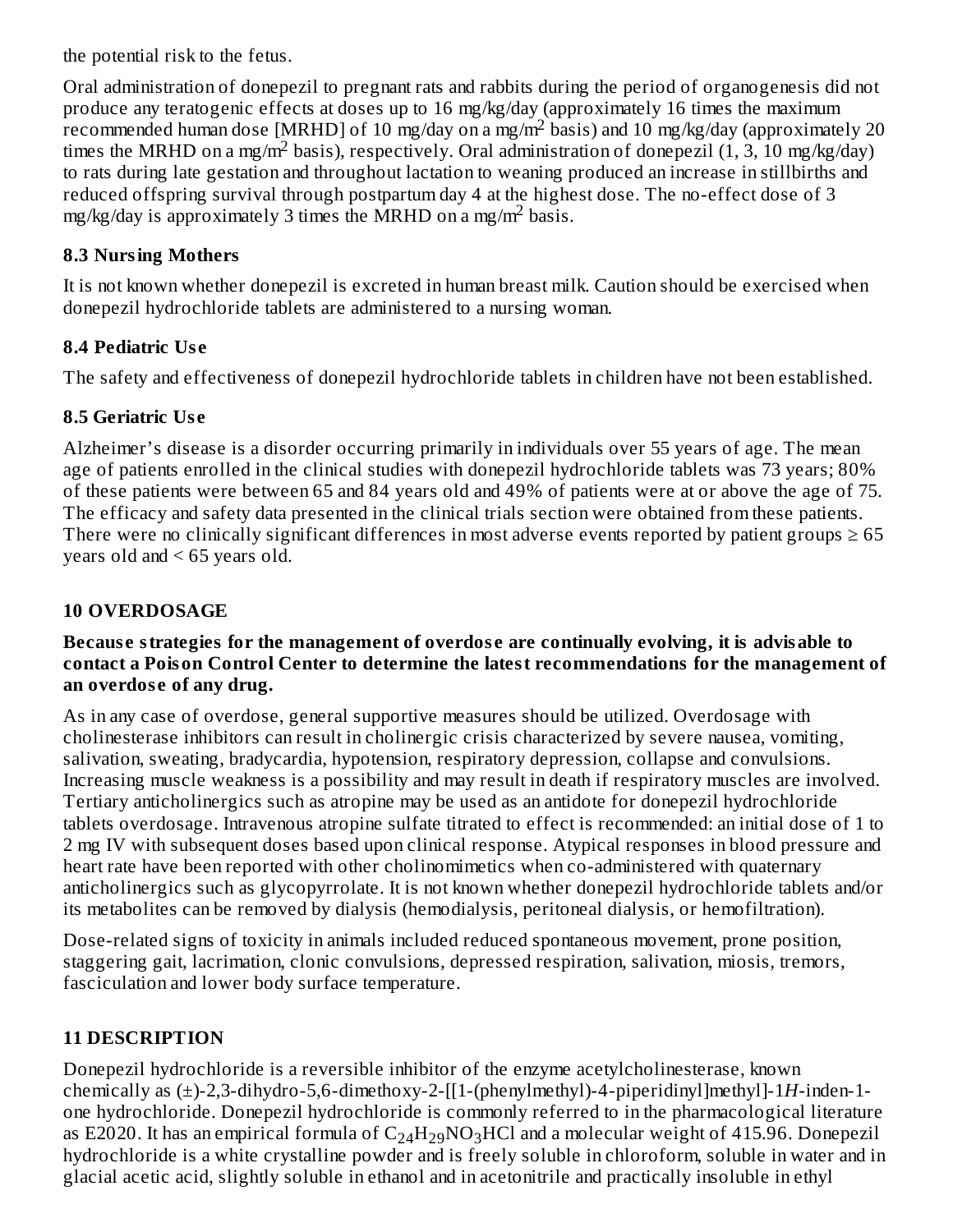acetate and in n-hexane.



Donepezil hydrochloride tablets are available for oral administration in film-coated tablets containing 5, or 10 mg of donepezil hydrochloride.

Inactive ingredients are lactose monohydrate, microcrystalline cellulose, low substituted hydroxypropyl cellulose, and magnesium stearate.The film coating of 5 mg tablet contains hypromellose 2910, polyethylene glycol 8000, titanium dioxide and talc. The film coating of 10 mg tablet contains hypromellose 2910, titanium dioxide, polyethylene glycol 400 and iron oxide red.

#### **12 CLINICAL PHARMACOLOGY**

#### **12.1 Mechanism of Action**

Current theories on the pathogenesis of the cognitive signs and symptoms of Alzheimer's Disease attribute some of them to a deficiency of cholinergic neurotransmission.

Donepezil hydrochloride is postulated to exert its therapeutic effect by enhancing cholinergic function. This is accomplished by increasing the concentration of acetylcholine through reversible inhibition of its hydrolysis by acetylcholinesterase. There is no evidence that donepezil alters the course of the underlying dementing process.

#### **12.3 Pharmacokinetics**

Pharmacokinetics of donepezil are linear over a dose range of 1-10 mg given once daily. The rate and extent of absorption of donepezil hydrochloride tablets are not influenced by food.

The elimination half life of donepezil is about 70 hours and the mean apparent plasma clearance (Cl/F) is 0.13 – 0.19 L/hr/kg. Following multiple dose administration, donepezil accumulates in plasma by 4-7 fold and steady state is reached within 15 days. The steady state volume of distribution is  $12 - 16$  L/kg. Donepezil is approximately 96% bound to human plasma proteins, mainly to albumins (about 75%) and alpha $_1$  - acid glycoprotein (about 21%) over the concentration range of 2-1000 ng/mL.

Donepezil is both excreted in the urine intact and extensively metabolized to four major metabolites, two of which are known to be active, and a number of minor metabolites, not all of which have been identified. Donepezil is metabolized by CYP 450 isoenzymes 2D6 and 3A4 and undergoes glucuronidation. Following administration of  $^{14}$ C-labeled donepezil, plasma radioactivity, expressed as a percent of the administered dose, was present primarily as intact donepezil (53%) and as 6-Odesmethyl donepezil (11%), which has been reported to inhibit AChE to the same extent as donepezil *in vitro* and was found in plasma at concentrations equal to about 20% of donepezil. Approximately 57% and 15% of the total radioactivity was recovered in urine and feces, respectively, over a period of 10 days, while 28% remained unrecovered, with about 17% of the donepezil dose recovered in the urine as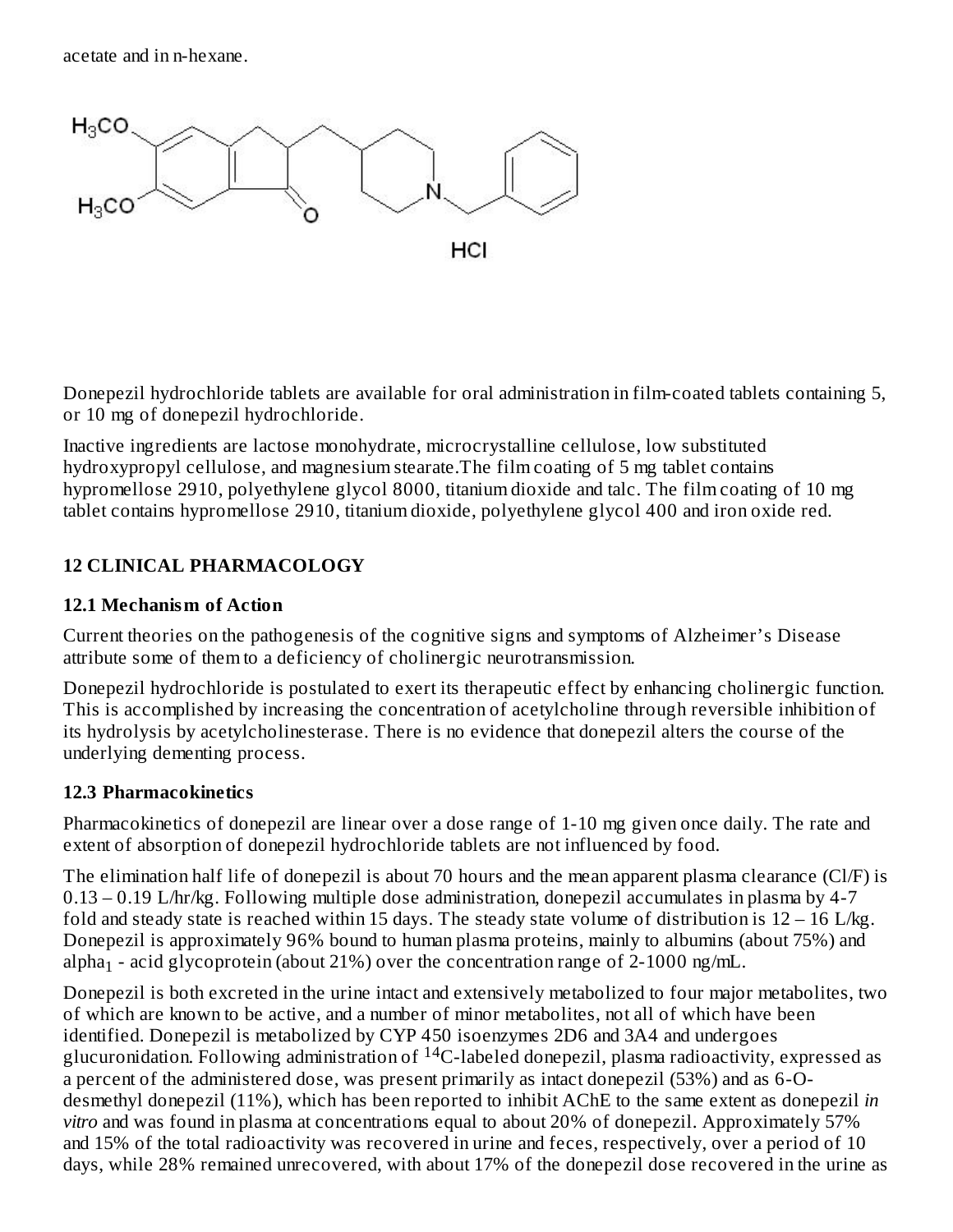unchanged drug. Examination of the effect of CYP2D6 genotype in Alzheimer's patients showed differences in clearance values among CYP2D6 genotype subgroups. When compared to the extensive metabolizers, poor metabolizers had a 31.5% slower clearance and ultra-rapid metabolizers had a 24% faster clearance. These results suggest CYP2D6 has a minor role in the metabolism of donepezil.

Hepatic Disease: In a study of 10 patients with stable alcoholic cirrhosis, the clearance of Donepezil hydrochloride tablets was decreased by 20% relative to 10 healthy age and sex matched subjects.

<u>Renal Disease:</u> In a study of 11 patients with moderate to severe renal impairment (Cl $_{\rm C}$  < 18 mL/min/1.73  $m<sup>2</sup>$ ) the clearance of Donepezil hydrochloride tablets did not differ from 11 age and sex matched healthy subjects.

Age: No formal pharmacokinetic study was conducted to examine age related differences in the pharmacokinetics of Donepezil hydrochloride tablets. Population pharmacokinetic analysis suggested that the clearance of donepezil in patients decreases with increasing age. When compared with 65-year old, subjects, 90-year old subjects have a 17% decrease in clearance, while 40-year old subjects have a 33% increase in clearance. The effect of age on donepezil clearance may not be clinically significant.

Gender and Race: No specific pharmacokinetic study was conducted to investigate the effects of gender and race on the disposition of Donepezil hydrochloride tablets.. However, retrospective pharmacokinetic analysis and population pharmacokinetic analysis of plasma donepezil concentrations measured in patients with Alzheimer's disease indicates that gender and race (Japanese and Caucasians) did not affect the clearance of donepezil hydrochloride tablets to an important degree.

Drugs Highly Bound to Plasma Proteins: Drug displacement studies have been performed *in vitro* between this highly bound drug (96%) and other drugs such as furosemide, digoxin, and warfarin. Donepezil hydrochloride tablets at concentrations of 0.3-10 micrograms/mL did not affect the binding of furosemide (5 micrograms/mL), digoxin (2 ng/mL), and warfarin (3 micrograms/mL) to human albumin. Similarly, the binding of donepezil hydrochloride tablets to human albumin was not affected by furosemide, digoxin and warfarin.

### **13 NONCLINICAL TOXICOLOGY**

### **13.1 Carcinogenesis, Mutagenesis, Impairment of Fertility**

No evidence of carcinogenic potential was obtained in an 88-week carcinogenicity study of donepezil conducted in mice at oral doses up to 180 mg/kg/day (approximately 86 times the maximum recommended human dose [MRHD] of 10 mg/day on a mg/m<sup>2</sup> basis), or in a 104-week carcinogenicity study in rats at oral doses up to 30 mg/kg/day (approximately 29 times the MRHD on a mg/m<sup>2</sup> basis).

Donepezil was negative in a battery of genotoxicity assays (*in vitro* bacterial reverse mutation, *in vitro* mouse lymphoma *tk, in vitro* chromosomal aberration, and *in vivo* mouse micronucleus).

Donepezil had no effect on fertility in rats at oral doses up to 10 mg/kg/day (approximately 10 times the MRHD on a mg/m<sup>2</sup> basis) when administered to males and females prior to and during mating and continuing in females through implantation.

### **13.2. Animal Toxicology and/or pharmacology**

In a published study, female rats were given single doses of donepezil and memantine by intraperitoneal injection, each alone or in combination. When given in combination with memantine, donepezil increased the incidence and severity of memantine-induced neurodegeneration. The relevance of this finding to humans is unknown.

### **14 CLINICAL STUDIES**

The effectiveness of donepezil hydrochloride tablets as a treatment for Alzheimer's Disease is demonstrated by the results of randomized, double-blind, placebo-controlled clinical investigations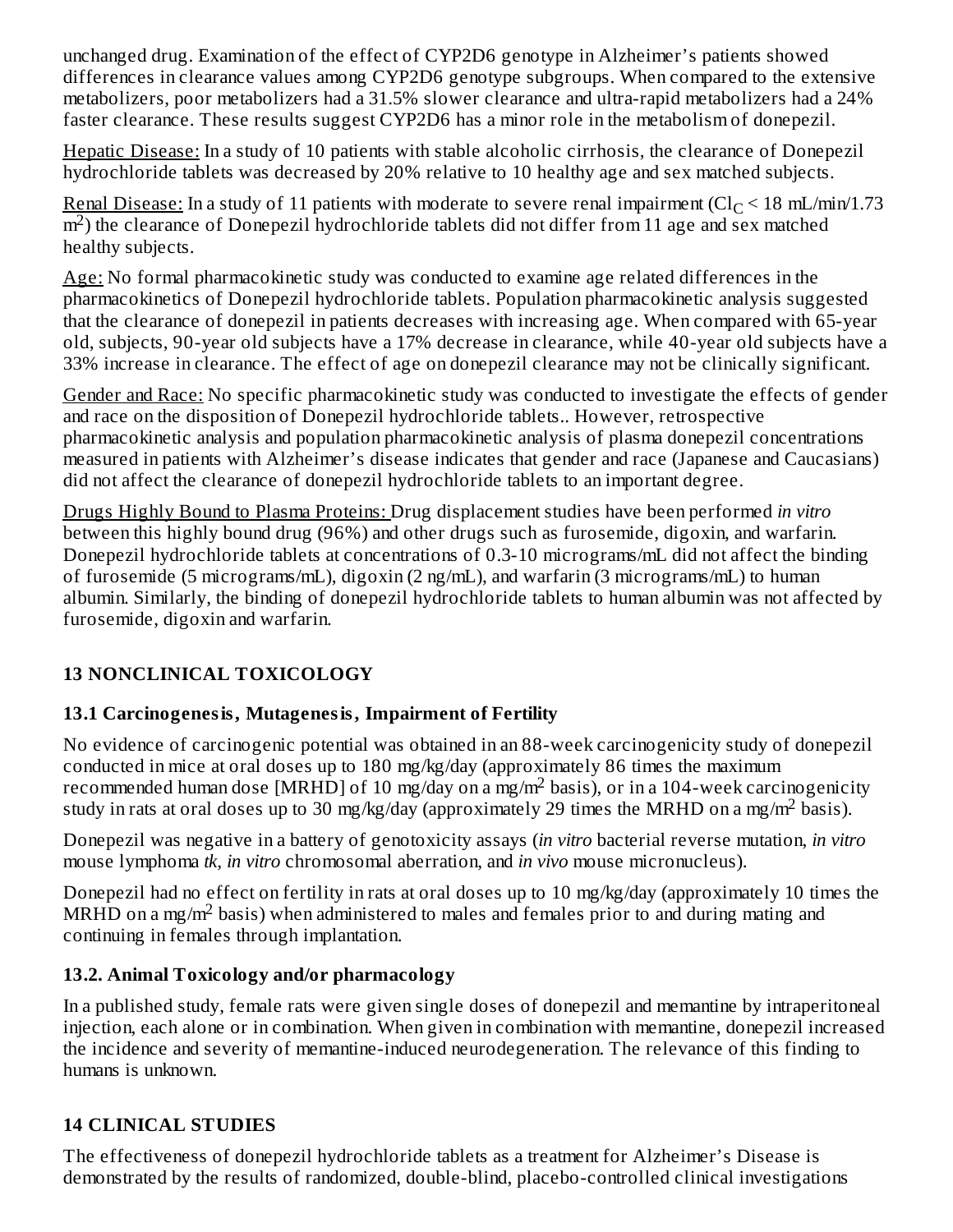#### **14.1 Mild-Moderate Alzheimer's dis eas e**

The effectiveness of donepezil hydrochloride tablets as a treatment for mild to moderate Alzheimer's disease is demonstrated by the results of two randomized, double-blind, placebo-controlled clinical investigations in patients with Alzheimer's disease (diagnosed by NINCDS and DSM III-R criteria, Mini-Mental State Examination  $\geq 10$  and  $\leq 26$  and Clinical Dementia Rating of 1 or 2). The mean age of patients participating in donepezil hydrochloride tablets trials was 73 years with a range of 50 to 94. Approximately 62% of patients were women and 38% were men. The racial distribution was white 95%, black 3% and other races 2%.

**Study Outcome Measures:** In each study, the effectiveness of treatment with donepezil hydrochloride tablets was evaluated using a dual outcome assessment strategy.

The ability of donepezil hydrochloride tablets to improve cognitive performance was assessed with the cognitive subscale of the Alzheimer's Disease Assessment Scale (ADAS-cog), a multi-item instrument that has been extensively validated in longitudinal cohorts of Alzheimer's Disease patients. The ADAScog examines selected aspects of cognitive performance including elements of memory, orientation, attention, reasoning, language and praxis. The ADAS-cog scoring range is from 0 to 70, with higher scores indicating greater cognitive impairment. Elderly normal adults may score as low as 0 or 1, but it is not unusual for non-demented adults to score slightly higher.

The patients recruited as participants in each study had mean scores on the ADAS-cog of approximately 26 units, with a range from 4 to 61. Experience gained in longitudinal studies of ambulatory patients with mild to moderate Alzheimer's Disease suggest that score on the ADAS-cog increase (Worsen) 6 - 12 points per year. However, smaller changes may be seen in patients with very mild or very advanced disease since the ADAS-cog is not uniformly sensitive to change over the course of the disease. The annualized rate of decline in the placebo patients participating in donepezil hydrochloride tablets trials was approximately 2 to 4 units per year.

The ability of donepezil hydrochloride tablets to produce an overall clinical effect was assessed using a Clinician's Interview Based Impression of Change that required the use of caregiver information, the CIBIC plus. The CIBIC plus is not a single instrument and is not a standardized instrument like the ADAS-cog. Clinical trials for investigational drugs have used a variety of CIBIC formats, each different in terms of depth and structure.

As such, results from a CIBIC plus reflect clinical experience from the trial or trials in which it was used and cannot be compared directly with the results of CIBIC plus evaluations from other clinical trials. The CIBIC plus used in donepezil hydrochloride tablets trials was a semi-structured instrument that was intended to examine four major areas of patient function: General, Cognitive, Behavioral and Activities of Daily Living. It represents the assessment of a skilled clinician based upon his/her observations at an interview with the patient, in combination with information supplied by a caregiver familiar with the behavior of the patient over the interval rated. The CIBIC plus is scored as a seven point categorical rating, ranging from a score of 1, indicating "markedly improved," to a score of 4, indicating "no change" to a score of 7, indicating "markedly worse." The CIBIC plus has not been systematically compared directly to assessments not using information from caregivers (CIBIC) or other global methods.

#### Thirty-Week Study

In a study of 30 weeks duration, 473 patients were randomized to receive single daily doses of placebo, 5 mg/day or 10 mg/day of donepezil hydrochloride tablets. The 30-week study was divided into a 24 week double-blind active treatment phase followed by a 6-week single blind placebo washout period. The study was designed to compare 5 mg/day or 10 mg/day fixed doses of donepezil hydrochloride tablets to placebo. However, to reduce the likelihood of cholinergic effects, the 10 mg/day treatment was started following an initial 7-day treatment with 5 mg/day doses.

Effects on the ADAS-cog: Figure 1 illustrates the time course for the change from baseline in ADAS-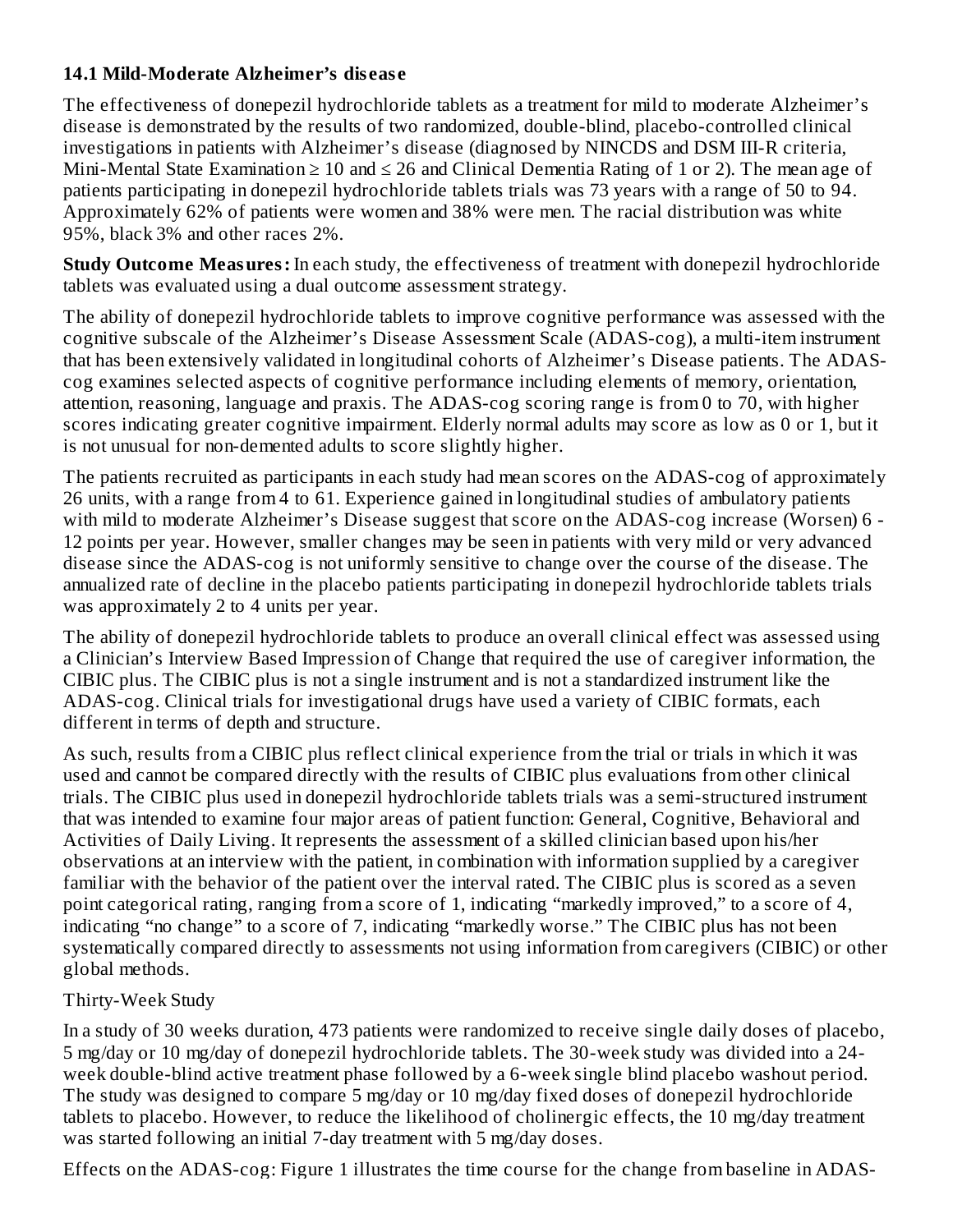cog scores for all three dose groups over the 30 weeks of the study. After 24 weeks of treatment, the mean differences in the ADAS-cog change scores for donepezil hydrochloride tablets treated patients compared to the patients on placebo were 2.8 and 3.1 units for the 5 mg/day and 10 mg/day treatments, respectively. These differences were statistically significant. While the treatment effect size may appear to be slightly greater for the 10 mg/day treatment, there was no statistically significant difference between the two active treatments.

Following 6 weeks of placebo washout, scores on the ADAS-cog for both the donepezil hydrochloride tablets treatment groups were indistinguishable from those patients who had received only placebo for 30 weeks. This suggests that the beneficial effects of donepezil hydrochloride tablets abate over 6 weeks following discontinuation of treatment and do not represent a change in the underlying disease. There was no evidence of a rebound effect 6 weeks after abrupt discontinuation of therapy.



Figure 1. Time-course of the Change from Baseline in ADAS-cog Score for Patients Completing 24 Weeks of Treatment.

Figure 2 illustrates the cumulative percentages of patients from each of the three treatment groups who had attained the measure of improvement in ADAS-cog score shown on the X axis. Three change scores, (7-point and 4-point reductions from baseline or no change in score) have been identified for illustrative purposes and the percent of patients in each group achieving that result is shown in the inset table.

The curves demonstrate that both patients assigned to placebo and donepezil hydrochloride tablets have a wide range of responses, but that the active treatment groups are more likely to show the greater improvements. A curve for an effective treatment would be shifted to the left of the curve for placebo, while an ineffective or deleterious treatment would be superimposed upon or shifted to the right of the curve for placebo.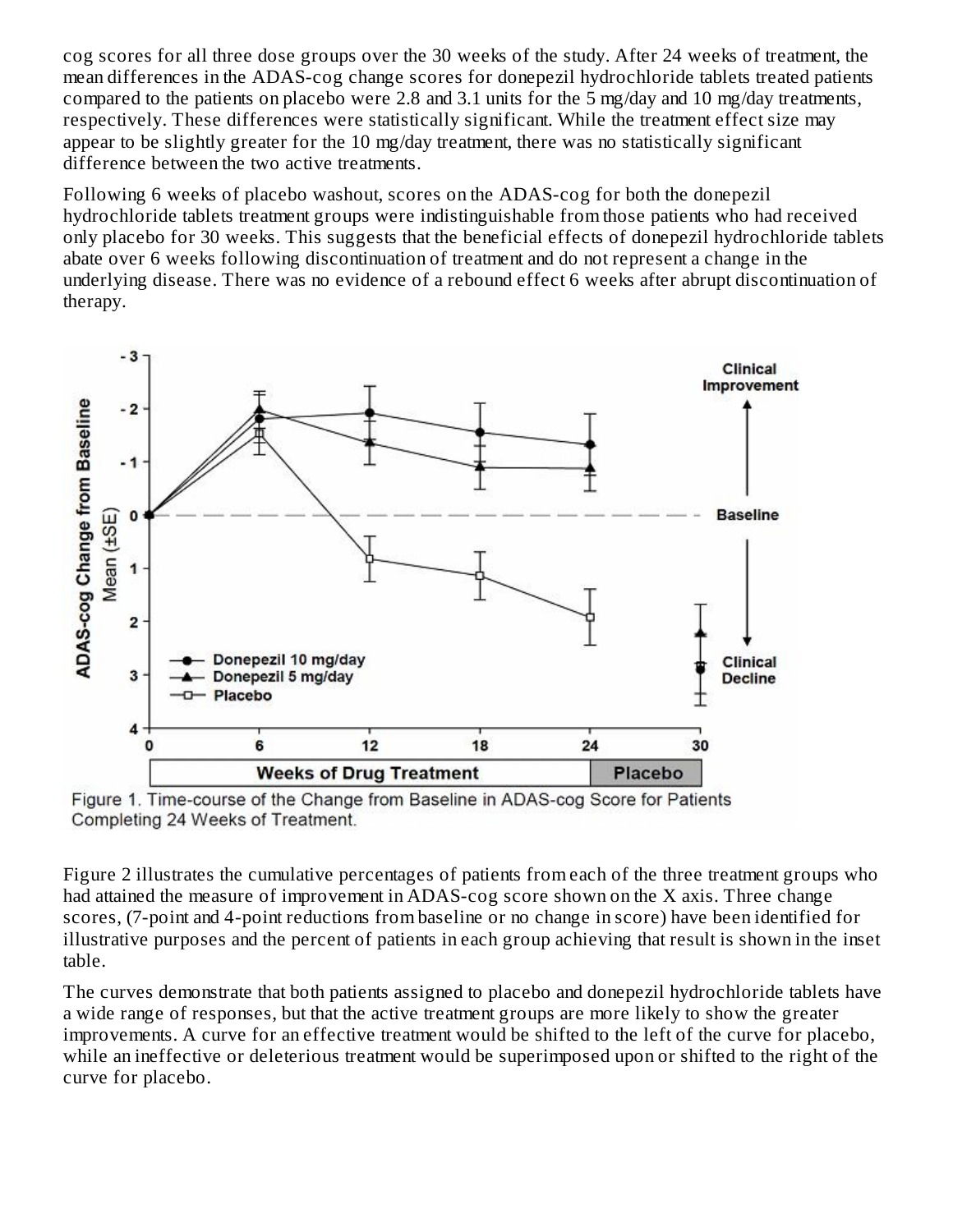

Figure 2. Cumulative Percentage of Patients Completing 24 Weeks of Double-blind Treatment with Specified Changes from Baseline ADAS-cog Scores. The Percentages of Randomized Patients who Completed the Study were: Placebo 80%, 5 mg/day 85% and 10 mg/day 68%.

Effects on the CIBIC plus: Figure 3 is a histogram of the frequency distribution of CIBIC plus scores attained by patients assigned to each of the three treatment groups who completed 24 weeks of treatment. The mean drug-placebo differences for these groups of patients were 0.35 points and 0.39 points for 5 mg/day and 10 mg/day of donepezil hydrochloride tablets, respectively. These differences were statistically significant. There was no statistically significant difference between the two active treatments.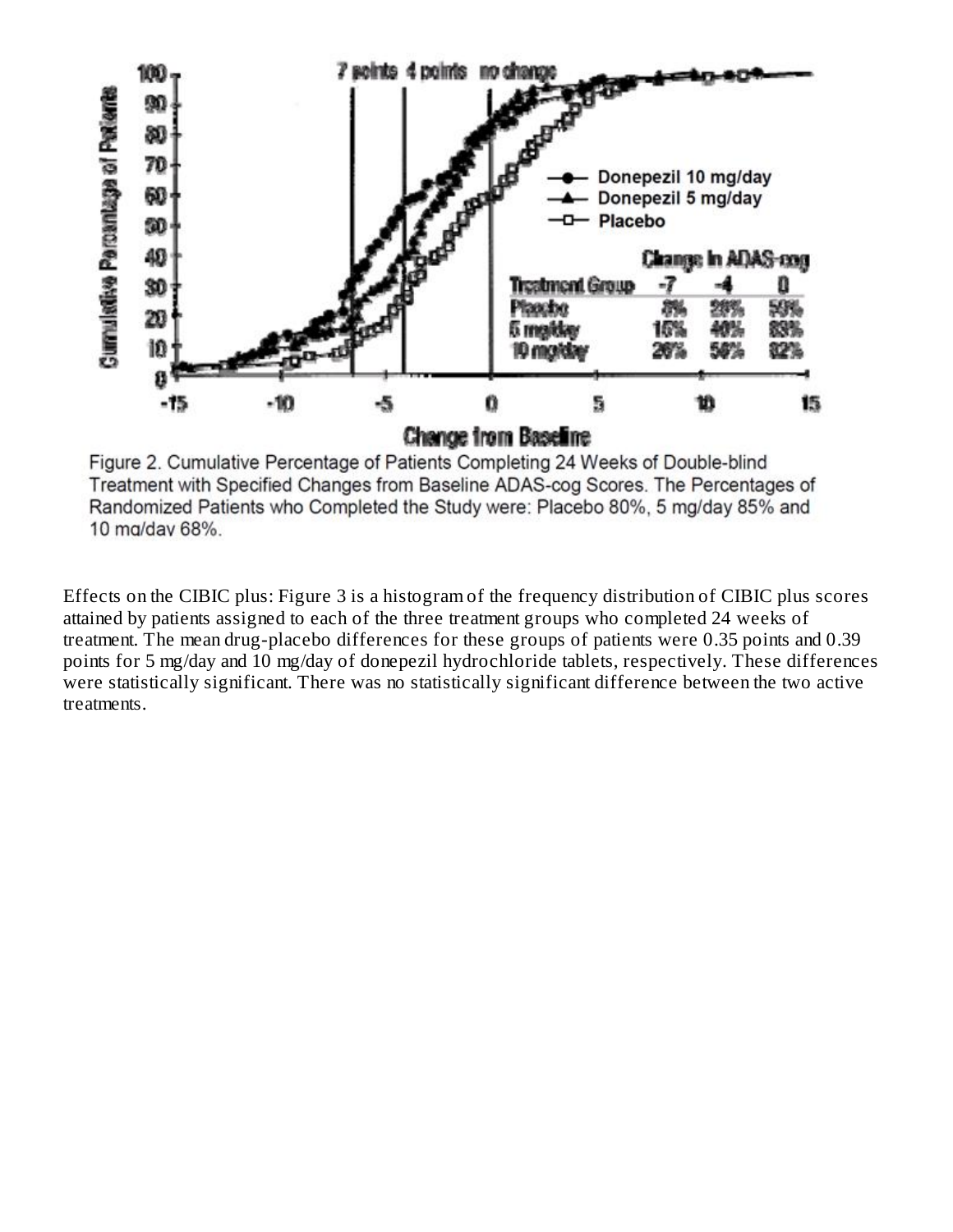

Figure 3. Frequency Distribution of CIBIC plus Scores at Week 24.

#### Fifteen-Week Study

In a study of 15 weeks duration, patients were randomized to receive single daily doses of placebo or either 5 mg/day or 10 mg/day of donepezil hydrochloride tablets for 12 weeks, followed by a 3-week placebo washout period. As in the 30-week study, to avoid acute cholinergic effects, the 10 mg/day treatment followed an initial 7-day treatment with 5 mg/day doses.

Effects on the ADAS-Cog: Figure 4 illustrates the time course of the change from baseline in ADAScog scores for all three dose groups over the 15 weeks of the study. After 12 weeks of treatment, the differences in mean ADAS-cog change scores for the donepezil hydrochloride tablets treated patients compared to the patients on placebo were 2.7 and 3.0 points each, for the 5 and 10 mg/day donepezil hydrochloride tablets treatment groups respectively. These differences were statistically significant. The effect size for the 10 mg/day group may appear to be slightly larger than that for 5 mg/day. However, the differences between active treatments were not statistically significant.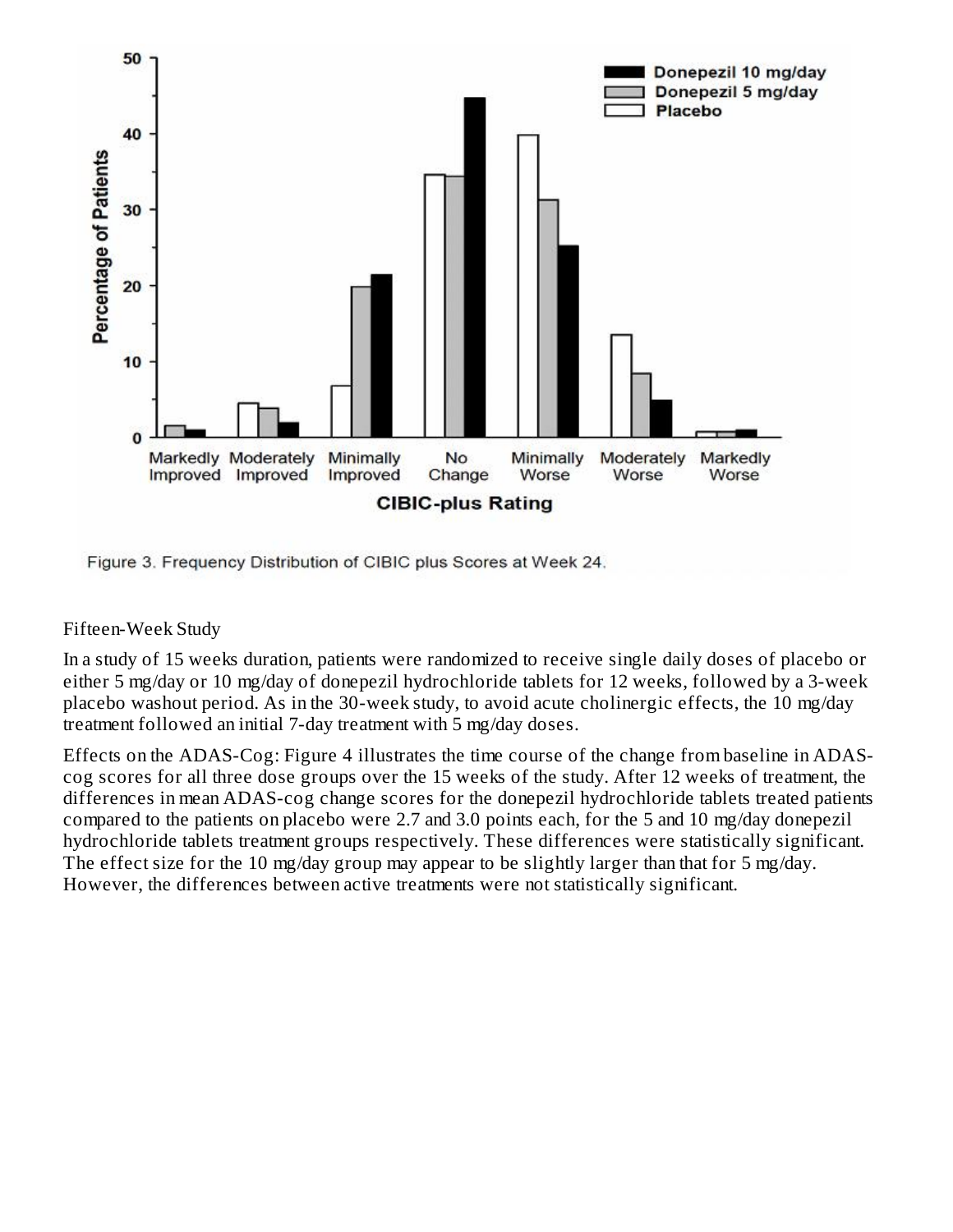

Figure 4. Time-course of the Change from Baseline in ADAS-cog Score for Patients Completing the 15-week Study.

Following 3 weeks of placebo washout, scores on the ADAS-cog for both the donepezil hydrochloride tablets treatment groups increased, indicating that discontinuation of donepezil hydrochloride tablets resulted in a loss of its treatment effect. The duration of this placebo washout period was not sufficient to characterize the rate of loss of the treatment effect, but, the 30-week study (see above) demonstrated that treatment effects associated with the use of donepezil hydrochloride tablets abate within 6 weeks of treatment discontinuation.

Figure 5 illustrates the cumulative percentages of patients from each of the three treatment groups who attained the measure of improvement in ADAS-cog score shown on the X axis. The same three change scores, (7-point and 4-point reductions from baseline or no change in score) as selected for the 30 week study have been used for this illustration. The percentages of patients achieving those results are shown in the inset table.

As observed in the 30-week study, the curves demonstrate that patients assigned to either placebo or to donepezil hydrochloride tablets have a wide range of responses, but that the donepezil hydrochloride tablets treated patients are more likely to show the greater improvements in cognitive performance.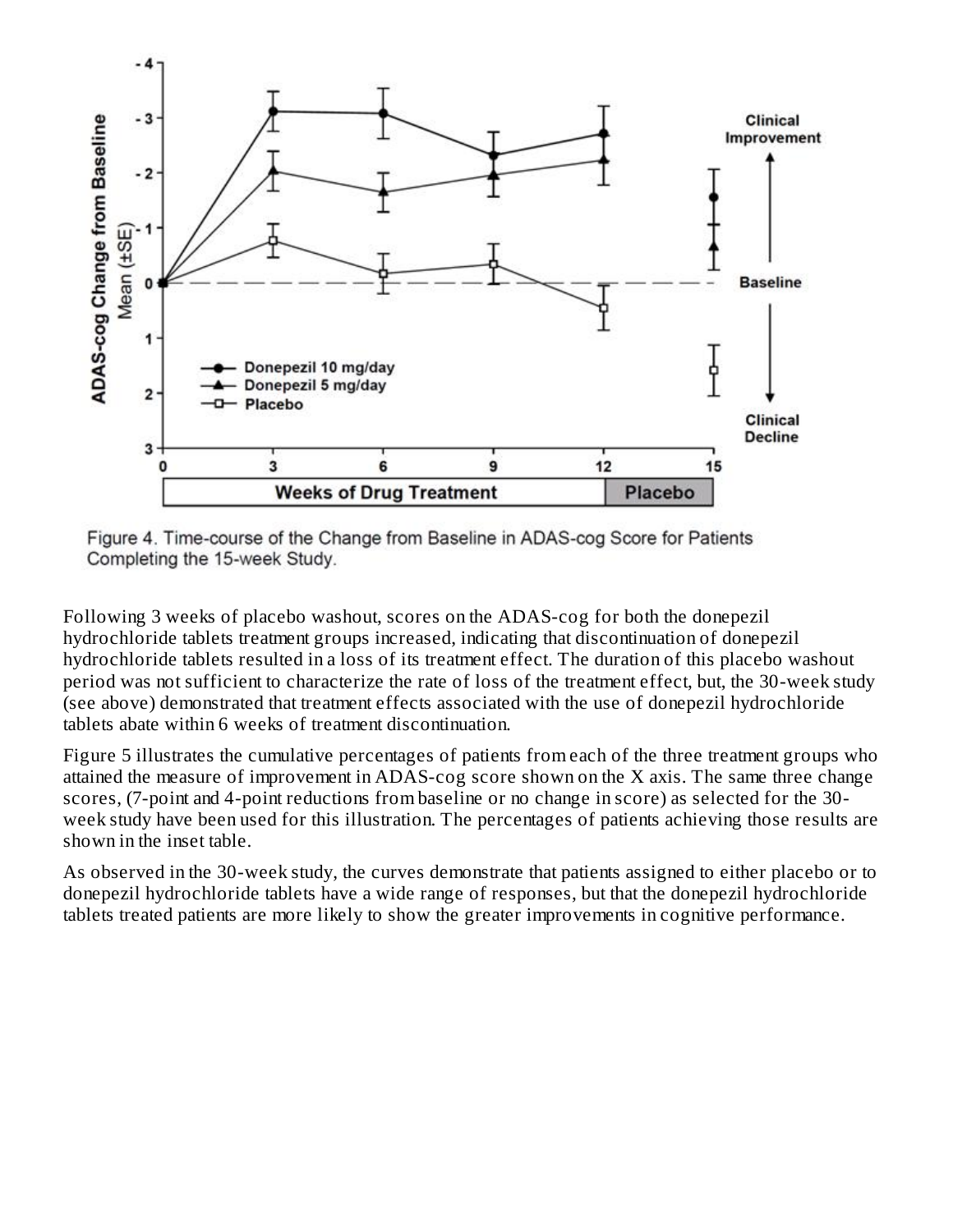

Figure 5. Cumulative Percentage of Patients with Specified Changes from Baseline ADAScog Scores. The Percentages of Randomized Patients Within Each Treatment Group Who Completed the Study Were: Placebo 93%, 5 mg/day 90% and 10 mg/day 82%.

Effects on the CIBIC plus: Figure 6 is a histogram of the frequency distribution of CIBIC plus scores attained by patients assigned to each of the three treatment groups who completed 12 weeks of treatment. The differences in mean scores for donepezil hydrochloride tablets treated patients compared to the patients on placebo at Week 12 were 0.36 and 0.38 points for the 5 mg/day and 10 mg/day treatment groups, respectively. These differences were statistically significant.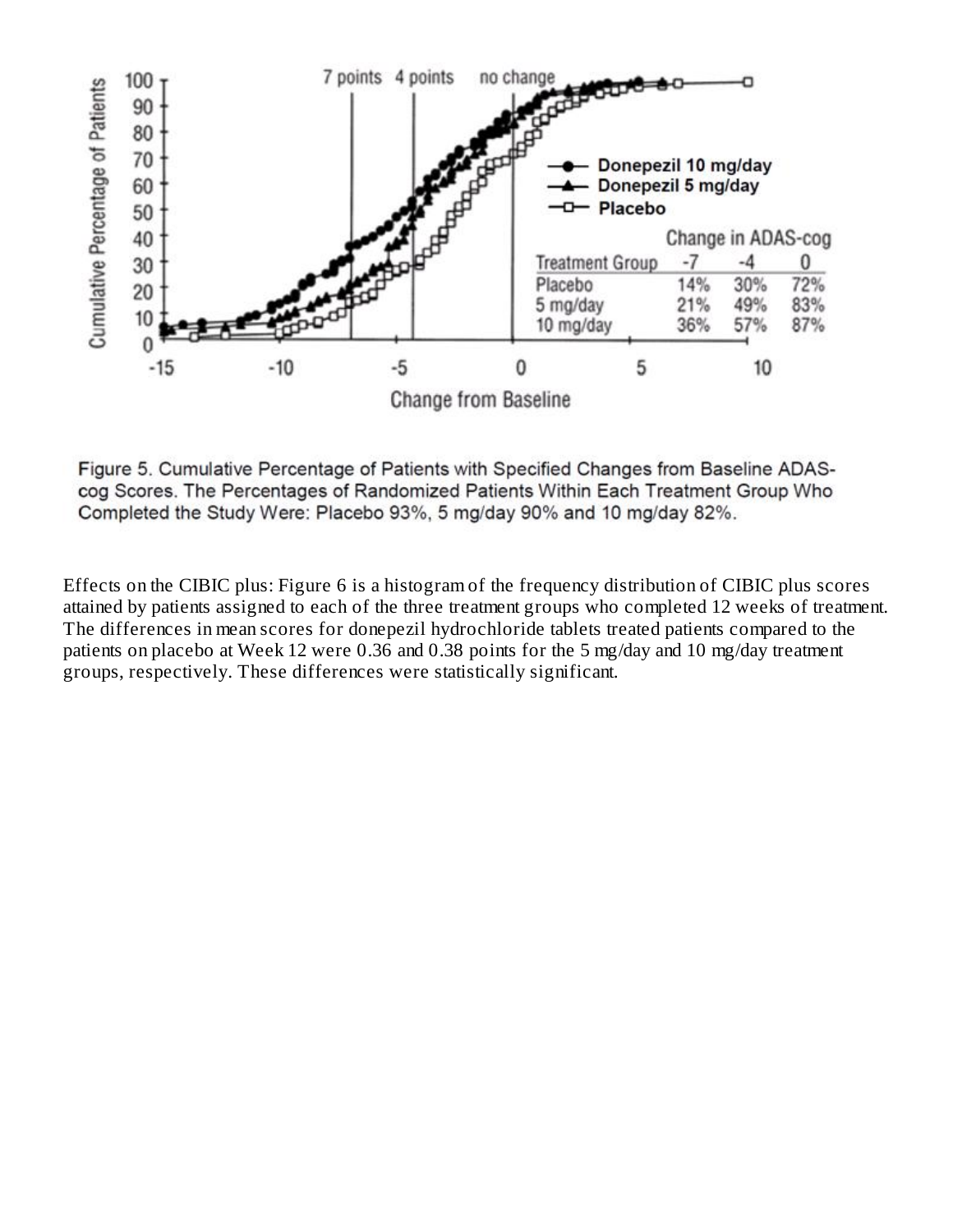

Figure 6. Frequency Distribution of CIBIC plus Scores at Week 12.

In both studies, patient age, sex and race were not found to predict the clinical outcome of donepezil hydrochloride tablets treatment.

#### **14.2 Severe Alzheimer's Dis eas e**

### **Swedish 6 Month Study**

The effectiveness of donepezil hydrochloride tablets as a treatment for severe Alzheimer's Disease is demonstrated by the results of a randomized, double-blind, placebo-controlled clinical study conducted in Sweden (6 month study) in patients with probable or possible Alzheimer's Disease diagnosed by NINCDS-ADRDA and DSM-IV criteria, MMSE: range of 1-10. Two hundred and forty eight (248) patients with severe Alzheimer's disease were randomized to donepezil hydrochloride tablets or placebo. For patients randomized to donepezil hydrochloride tablets, treatment was initiated at 5 mg once daily for 28-days and then increased to 10 mg once daily. At the end of the 6 month treatment period, 90.5% of the donepezil hydrochloride tablets treated patients were receiving the 10 mg dose. The mean age of patients was 84.9 years with a range of 59 to 99. Approximately 77 % of patients were women and 23 % were men. Almost all patients were Caucasian. Probable AD was diagnosed in the majority of the patients (83.6% of donepezil hydrochloride tablets-treated patients and 84.2% of placebo treated patients).

**Study Outcome Measures:** The effectiveness of treatment with donepezil hydrochloride tablets was determined using a dual outcome assessment strategy that evaluated cognitive function using an instrument designed for more impaired patients and overall function through caregiver-rated assessment. This study showed that patients on donepezil hydrochloride tablets experienced significant improvement on both measures compared to placebo.

The ability of donepezil hydrochloride tablets to improve cognitive performance was assessed with the Severe Impairment Battery (SIB). The SIB, a multi-item instrument, has been validated for the evaluation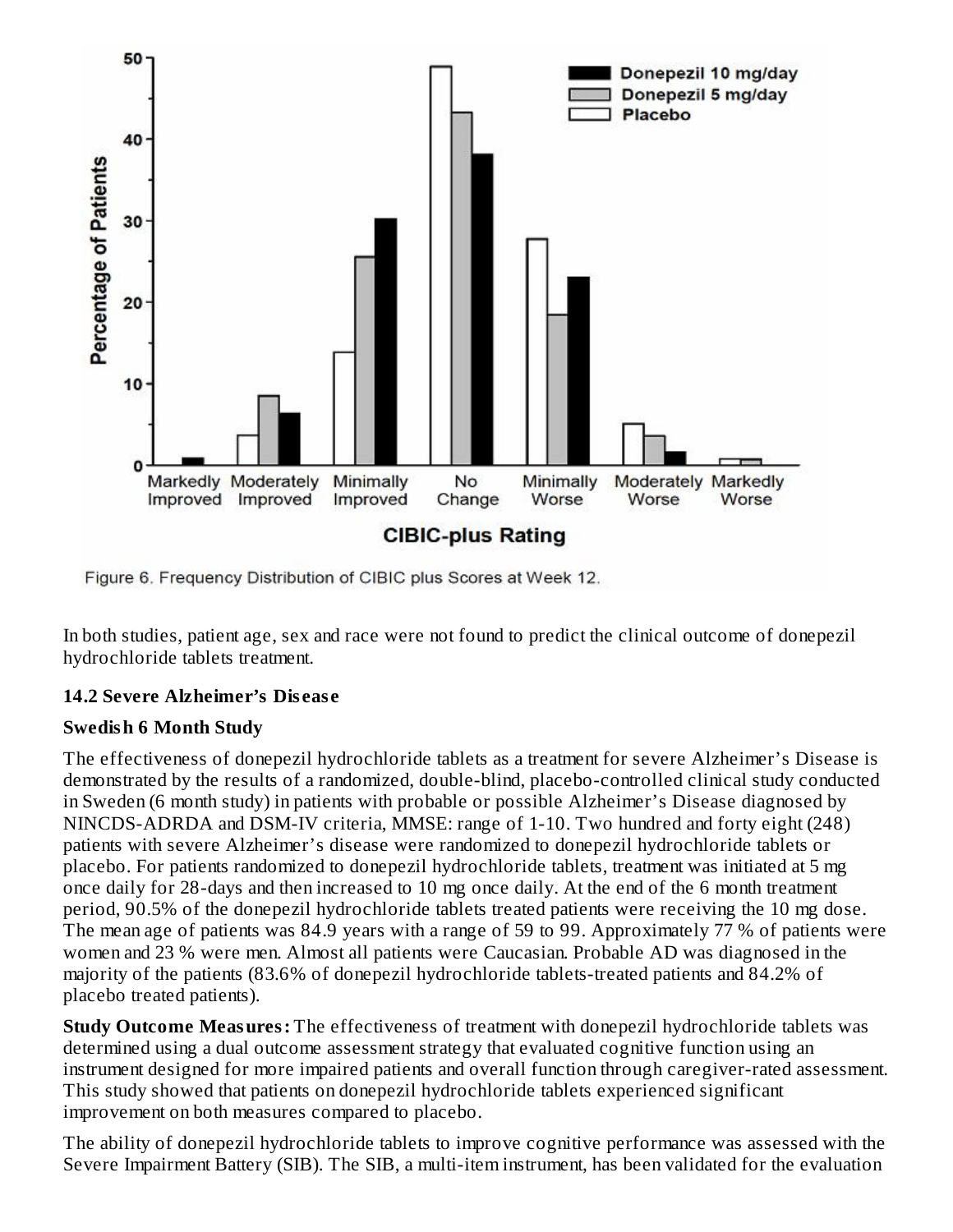of cognitive function in patients with moderate to severe dementia. The SIB evaluates selective aspects of cognitive performance, including elements of memory, language, orientation, attention, praxis, visuospatial ability, construction, and social interaction. The SIB scoring range is from 0 to 100, with lower scores indicating greater cognitive impairment.

Daily function was assessed using the Modified Alzheimer's Disease Cooperative Study Activities of Daily Living Inventory for Severe Alzheimer's Disease (ADCS-ADL-severe). The ADCS-ADLsevere is derived from the Alzheimer's Disease Cooperative Study Activities of Daily Living Inventory, which is a comprehensive battery of ADL questions used to measure the functional capabilities of patients. Each ADL item is rated from the highest level of independent performance to complete loss. The ADCS-ADL-severe is a subset of 19 items, including ratings of the patient's ability to eat, dress, bathe, use the telephone, get around (or travel), and perform other activities of daily living; it has been validated for the assessment of patients with moderate to severe dementia. The ADCSADLsevere has a scoring range of 0 to 54 with the lower scores indicating greater functional impairment. The investigator performs the inventory by interviewing a caregiver, in this study a nurse staff member, familiar with the functioning of the patient.

#### Effects on the SIB:

Figure 7 shows the time course for the change from baseline in SIB score for the two treatment groups over the 6 months of the study. At 6 months of treatment, the mean difference in the SIB change scores for donepezil hydrochloride tablets-treated patients compared to patients on placebo was 5.9 points. Donepezil hydrochloride tablets treatment was statistically significantly superior to placebo.



Figure 7. Time Course of the Change from Baseline in SIB Score for Patients Completing 6 months of Treatment.

Figure 8 illustrates the cumulative percentages of patients from each of the two treatment groups who attained the measure of improvement in SIB score shown on the X-axis. While patients assigned both to donepezil hydrochloride tablets and to placebo have a wide range of responses, the curves show that the donepezil hydrochloride tablets group is more likely to show a greater improvement in cognitive performance.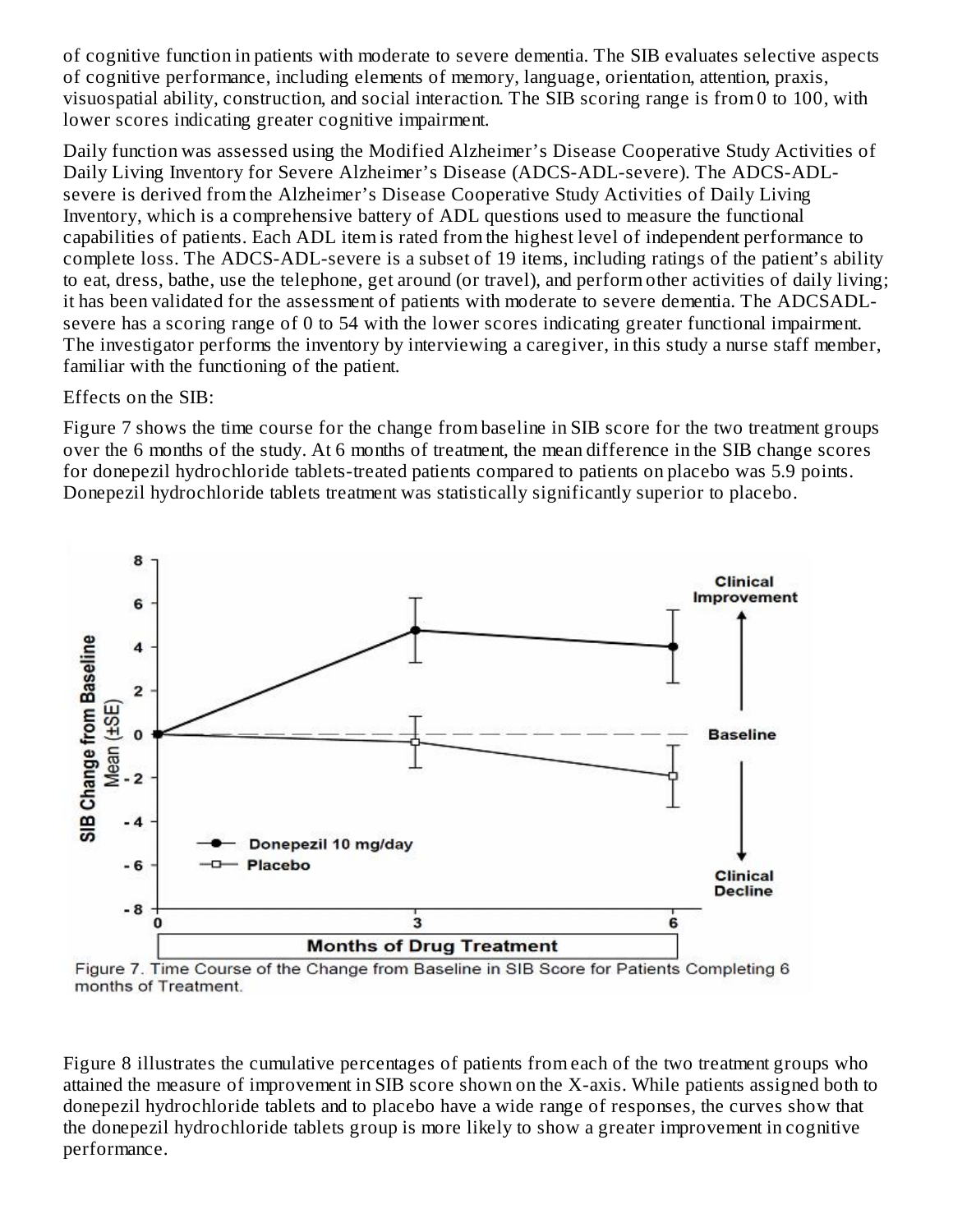

Figure 8. Cumulative Percentage of Patients Completing 6 Months of Double-blind<br>Treatment with Particular Changes from Baseline in SIB Scores.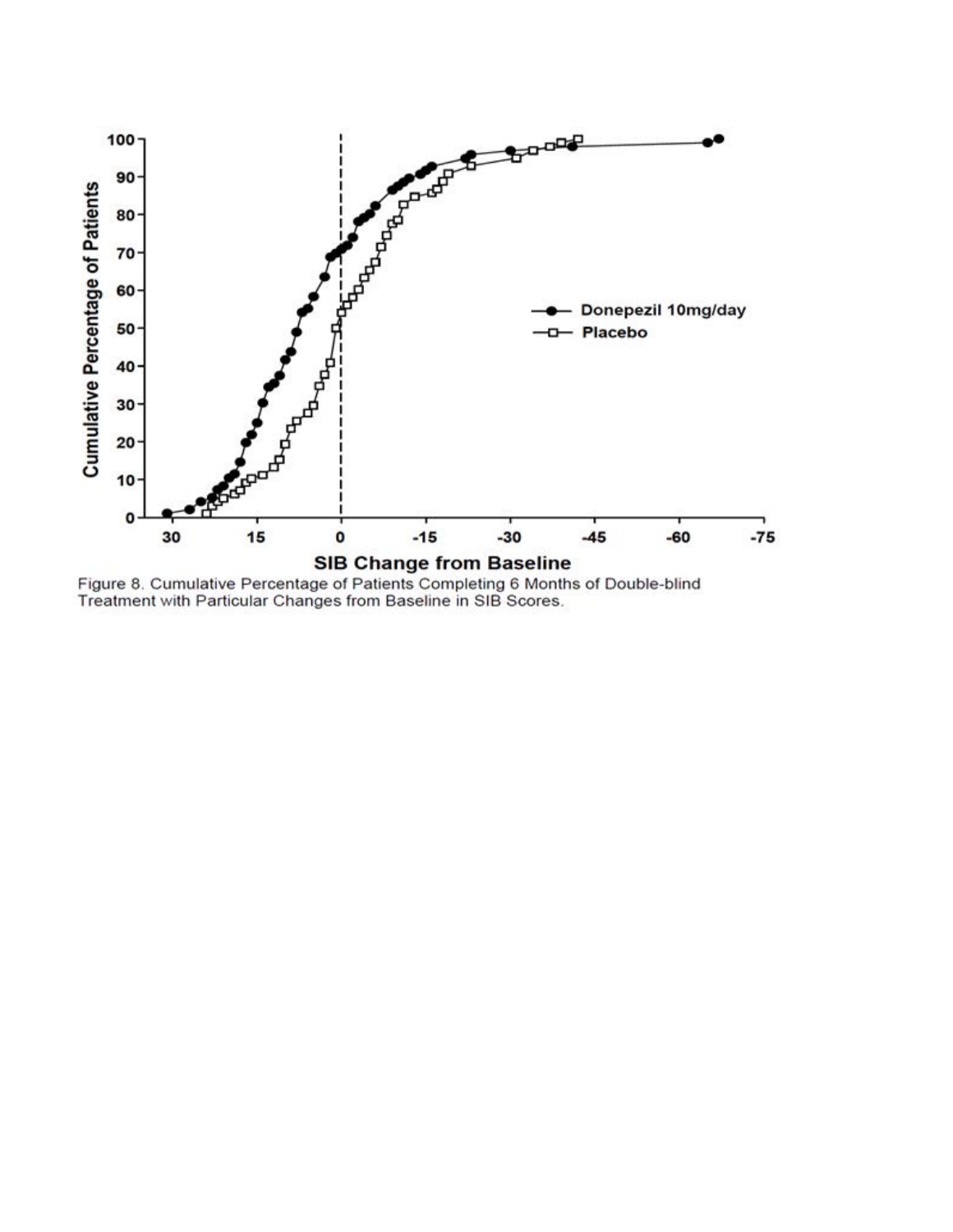

Effects on the ADCS-ADL-severe: Figure 9 illustrates the time course for the change from baseline in ADCS-ADL-severe scores for patients in the two treatment groups over the 6 month of the study. After 6 month of treatment, the mean difference in the ADCS-ADL-severe change scores for donepezil hydrochloride tablets treated patients compared to patients on placebo was 1.8 points. Donepezil hydrochloride tablets treatment was statistically significantly superior to placebo.

Figure 10 shows the cumulative percentages of patients from each treatment group with specified changes from baseline ADCS-ADL-severe scores. While both patients assigned to donepezil hydrochloride tablets and placebo have a wide range of responses, the curves demonstrate that the donepezil hydrochloride tablets group is more likely to show a smaller decline or an improvement.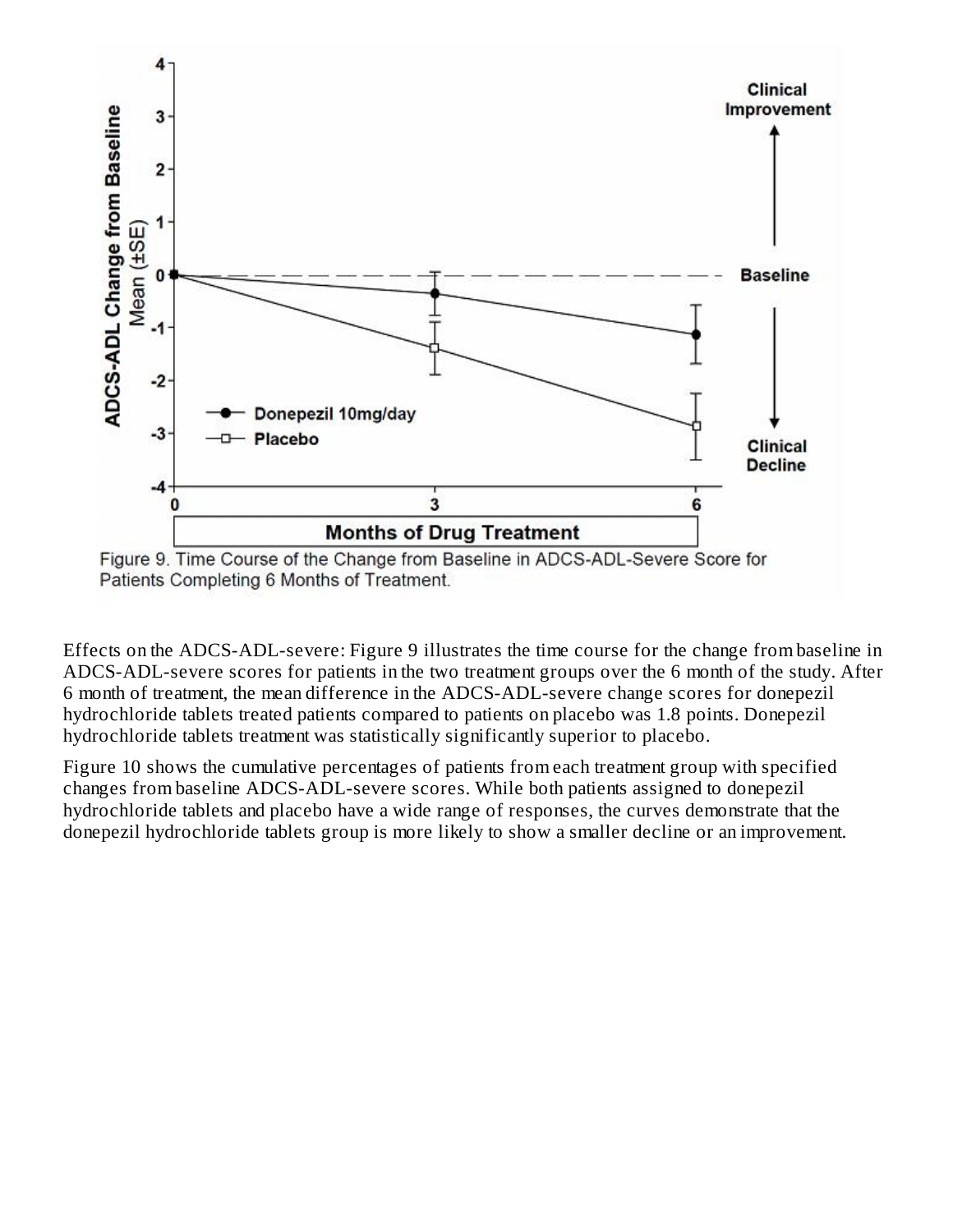

Figure 10. Cumulative Percentage of Patients Completing 6 Months of Double-blind Treatment with Particular Changes from Baseline in ADCS-ADL-Severe Scores.

#### Japanese 24-Week Study

In a study of 24 weeks duration, conducted in Japan, 325 patients with severe Alzheimer's Disease were randomized to doses of 5 mg/day or 10 mg/day of donepezil, administered once daily, or placebo. Patients randomized to treatment with donepezil were to achieve their assigned doses by titration, beginning at 3 mg/day, and extending over a maximum of 6 weeks. Tow hundred and forty eight (248) patients completed the study with similar proportions of patients completing the study in each treatment group. The primary efficacy measures for this study were the SIB and CIBIC plus.

At 24 weeks of treatment, statistically significant treatment differences were observed between the 10 mg/day dose of donepezil and placebo on both the SIB and CIBIC plus. The 5 mg/day dose of donepezil showed a statistically significant superiority to placebo on the SIB, but not on the CIBIC plus.

#### **16 HOW SUPPLIED/STORAGE AND HANDLING**

#### **16.1 Donepezil Hydrochloride Tablets**

Supplied as film-coated, round, biconvex tablets containing 5 mg, or 10 mg of donepezil hydrochloride.

The 5 mg tablets are white to off white colored and debossed with 'I42' on one side and plain on other side.

| Bottles of 30                                             | $(NDC# 24724-028-03)$ |
|-----------------------------------------------------------|-----------------------|
| Bottles of 1000                                           | $(NDC# 24724-028-10)$ |
| Unit Dose Blister Package 100 (10x10) (NDC# 24724-028-01) |                       |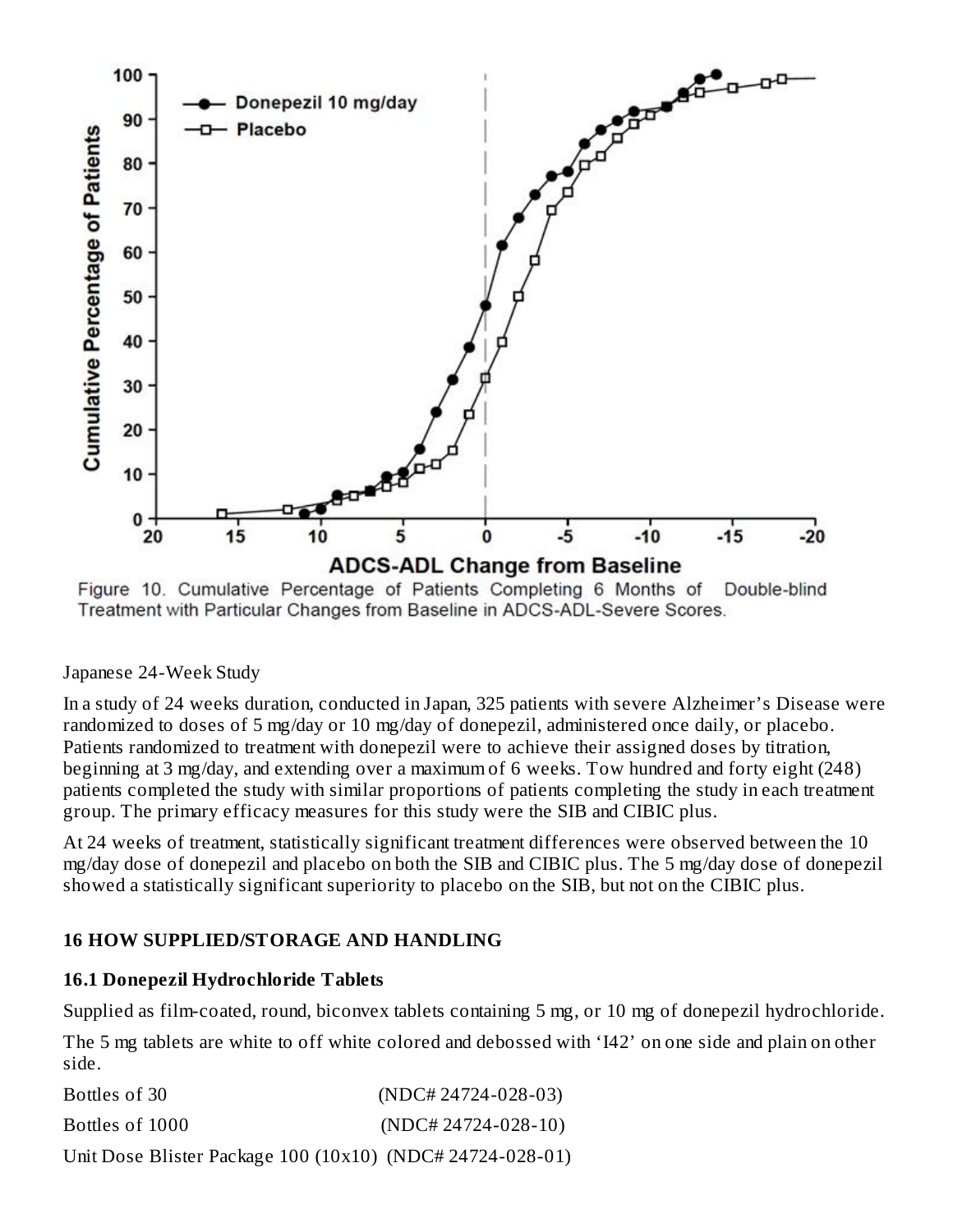The 10 mg tablets are pink colored and debossed with 'I41' on one side and plain on other side.

Bottles of 30 (NDC# 24724-029-03)

Bottles of 1000 (NDC# 24724-029-10)

Unit Dose Blister Package 100 (10x10) (NDC# 24724-029-01)

**Storage:** Store at 20°-25°C (68°-77°F); [See USP Controlled Room Temperature]

### **17 PATIENT COUNSELING INFORMATION**

See FDA-approved Patient Package Insert attached to this label.

To assure safe and effective use of donepezil hydrochloride tablets, the information and instructions provided in the attached Patient Package Insert should be discussed with patients and caregivers.

Patients and caregivers should be instructed to take donepezil hydrochloride tablets only once per day, as prescribed.

Patients and caregivers should be instructed that donepezil hydrochloride tablets can be taken with or without food.

Patients and caregivers should be advised that the product may cause nausea, diarrhea, insomnia, vomiting, muscle cramps, fatigue and decreased appetite.

### **DONEPEZIL HYDROCHLORIDE TABLETS PATIENT PACKAGE INSERT**

Donepezil Hydrochloride Tablets

• Tablets: 5 mg and 10 mg

Read the Patient Information that comes with donepezil hydrochloride tablets before the patient starts taking it and each time you get a refill. There may be new information. This leaflet does not take the place of talking with the doctor about Alzheimer's disease or treatment for it. If you have questions, ask the doctor or pharmacist.

What are donepezil hydrochloride tablets?

Donepezil hydrochloride tablets comes as film-coated tablets in dosage strengths of 5 mg and 10 mg. Donepezil hydrochloride tablets are a prescription medicine to treat mild, moderate, and severe Alzheimer's disease. Donepezil hydrochloride tablets can help with mental function and with doing daily tasks. Donepezil hydrochloride tablets does not work the same in all people. Some people may:

- Seem much better
- Get better in small ways or stay the same
- Get worse over time but slower than expected
- Not change and then get worse as expected

Donepezil hydrochloride tablets does not cure Alzheimer's disease. All patients with Alzheimer's disease get worse over time, even if they take donepezil hydrochloride tablets.

Donepezil hydrochloride tablets has not been approved as a treatment for any medical condition in children.

Who should not take donepezil hydrochloride tablets?

The patient should not take donepezil hydrochloride tablets if allergic to any of the ingredients in donepezil hydrochloride tablets or to medicines that contain piperidines. Ask the patient's doctor if you are not sure. See the end of this leaflet for a list of ingredients in donepezil hydrochloride tablets.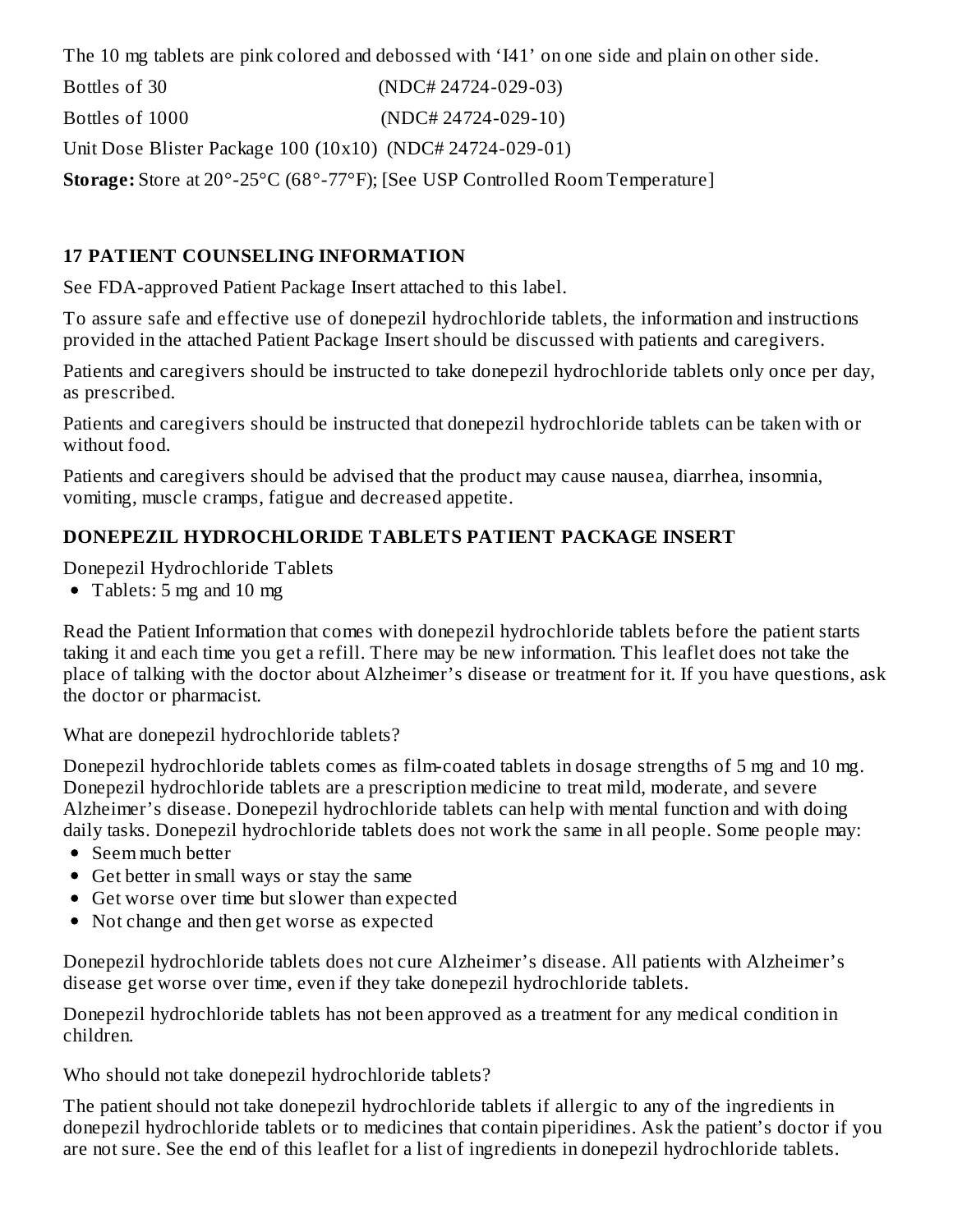What should I tell the doctor before the patient takes donepezil hydrochloride tablets?

#### **Tell the doctor about all the patient's pres ent or past health problems.**

Include:

- Any heart problems including problems with irregular, slow, or fast heartbeats
- Asthma or lung problems
- A seizure
- Stomach ulcers
- Difficulty passing urine
- Liver or kidney problems
- Trouble swallowing tablets
- Present pregnancy or plans to become pregnant. It is not known if donepezil hydrochloride tablets can harm an unborn baby.
- Present breast-feeding. It is not known if donepezil passes into breast milk. Donepezil hydrochloride tablets are not for women who are breast-feeding.

**Tell the doctor about all the medicines the patient takes,** including prescription and non-prescription medicines, vitamins, and herbal products. Donepezil hydrochloride tablets and other medicines may affect each other.

Be particularly sure to tell the doctor if the patient takes aspirin or medicines called nonsteroidal antiinflammatory drugs (NSAIDs). There are many NSAID medicines, both prescription and nonprescription. Ask the doctor or pharmacist if you are not sure if any of the patient's medicines are NSAIDs. Taking NSAIDs and donepezil hydrochloride tablets together may make the patient more likely to get stomach ulcers.

Donepezil hydrochloride tablets taken with certain medicines used for anesthesia may cause side effects. Tell the responsible doctor or dentist that the patient takes donepezil hydrochloride tablets before the patient has:

- surgery
- medical procedures
- dental surgery or procedures.

Know the medicines that the patient takes. Keep a list of all the patient's medicines. Show it to the doctor or pharmacist before the patient starts a new medicine.

How should the patient take donepezil hydrochloride tablets?

- Give donepezil hydrochloride tablets exactly as prescribed by the doctor. Do not stop donepezil hydrochloride tablets or change the dose yourself. Talk with the doctor first.
- Give donepezil hydrochloride tablets one time each day. Donepezil hydrochloride tablets can be taken with or without food.
- If you miss giving the patient a dose of donepezil hydrochloride tablets, just wait. Give only the next dose at the usual time. Do not give 2 doses at the same time.
- If donepezil hydrochloride tablets are missed for 7 days or more, talk with the doctor before starting again.
- If the patient takes too much donepezil hydrochloride tablets at one time, call the doctor or poison control center, or go to the emergency room right away.

What are the possible side effects of donepezil hydrochloride tablets?

### **Donepezil hydrochloride tablets may caus e the following s erious side effects:**

- **slow heartbeat and fainting.** This happens more often in people with heart problems. Call the doctor right away if the patient faints while taking donepezil hydrochloride tablets.
- **more stomach acid.** This raises the chance of ulcers and bleeding. The risk is higher for patients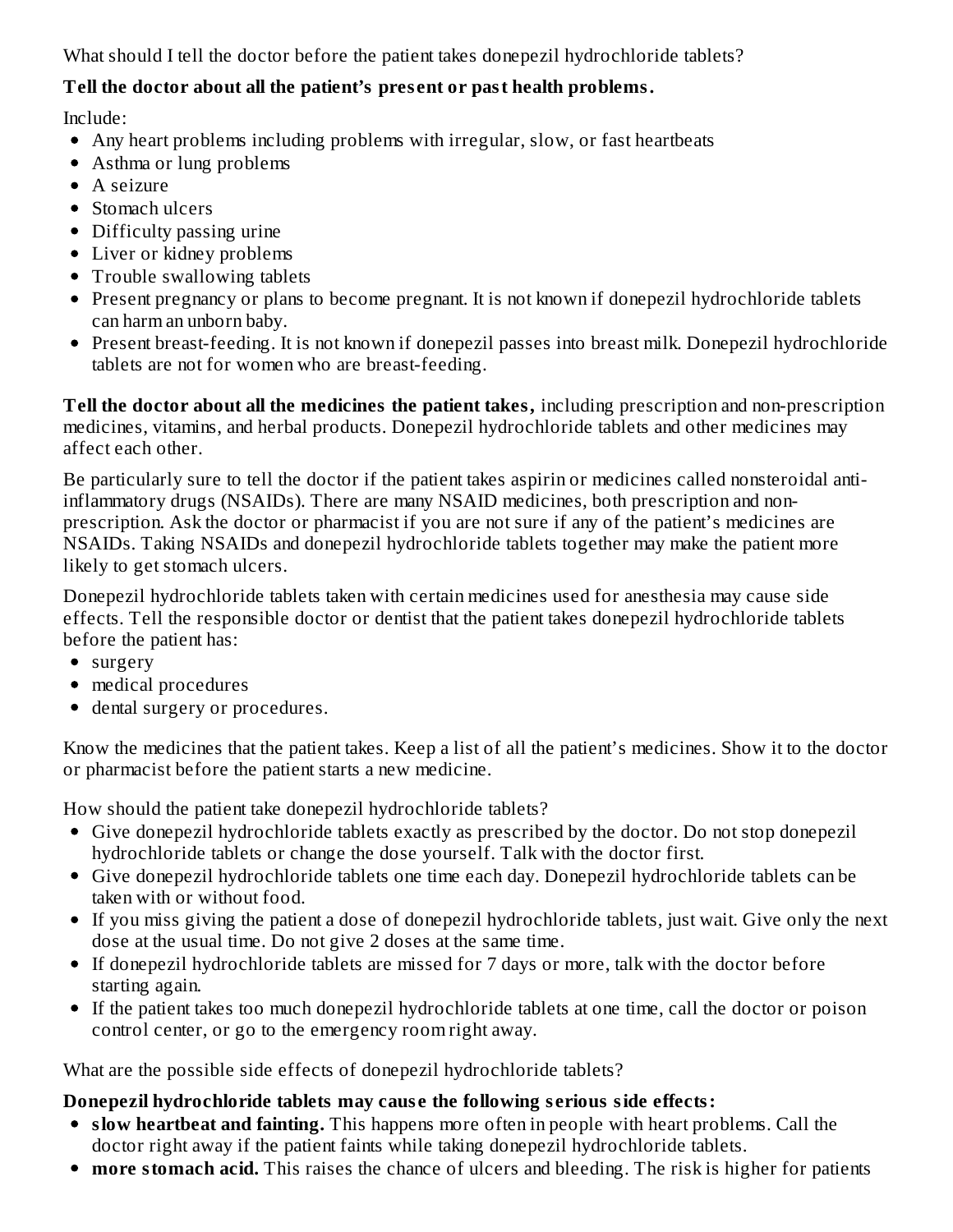who had ulcers, or take aspirin or other NSAIDs.

- worsening of lung problems in people with asthma or other lung disease.
- seizures.
- difficulty passing urine.

#### **Call the doctor right away if the patient has:**

- fainting.
- heartburn or stomach pain that is new or won't go away.
- nausea or vomiting, blood in the vomit, dark vomit that looks like coffee grounds.
- bowel movements or stools that look like black tar.
- new or worse asthma or breathing problems.
- seizures.
- difficulty passing urine.

The most common side effects of donepezil hydrochloride tablets are:

- nausea
- diarrhea
- not sleeping well
- vomiting
- muscle cramps
- feeling tired
- not wanting to eat

These side effects may get better after the patient takes donepezil hydrochloride tablets for a while. This is not a complete list of side effects with donepezil hydrochloride tablets. For more information, ask the doctor or pharmacist.

Call your doctor for medical advice about side effects. You may report side effects to FDA at 1-800- FDA-1088.

How should donepezil hydrochloride tablets be stored?

Store donepezil hydrochloride tablets at 20°-25° C (68°-77° F); [See USP Controlled Room Temperature]

### **Keep donepezil hydrochloride tablets and all medicines out of the reach of children.**

### **General information about donepezil hydrochloride tablets**

Medicines are sometimes prescribed for conditions that are not mentioned in this Patient Information Leaflet. Do not use donepezil hydrochloride tablets for a condition for which it was not prescribed. Do not give donepezil hydrochloride tablets to people other than the patient, even if they have the same symptoms as the patient, as it may harm them.

This leaflet summarizes the most important information about donepezil hydrochloride tablets. If you would like more information talk with the patient's doctor. You can ask your pharmacist or doctor for information about donepezil hydrochloride tablets that is written for health professionals.

What are the ingredients in donepezil hydrochloride tablets?

**Active ingredient:** donepezil hydrochloride

#### **Inactive ingredients:**

**Donepezil hydrochloride 5 mg and 10 mg film-coated tablets:** lactose monohydrate, microcrystalline cellulose, low substituted hydroxypropyl cellulose, and magnesium stearate. The film coating of 5 mg tablet contains hypromellose 2910, polyethylene glycol 8000, titanium dioxide and talc. The film coating of 10 mg tablet contains hypromellose 2910, titanium dioxide, polyethylene glycol 400 and iron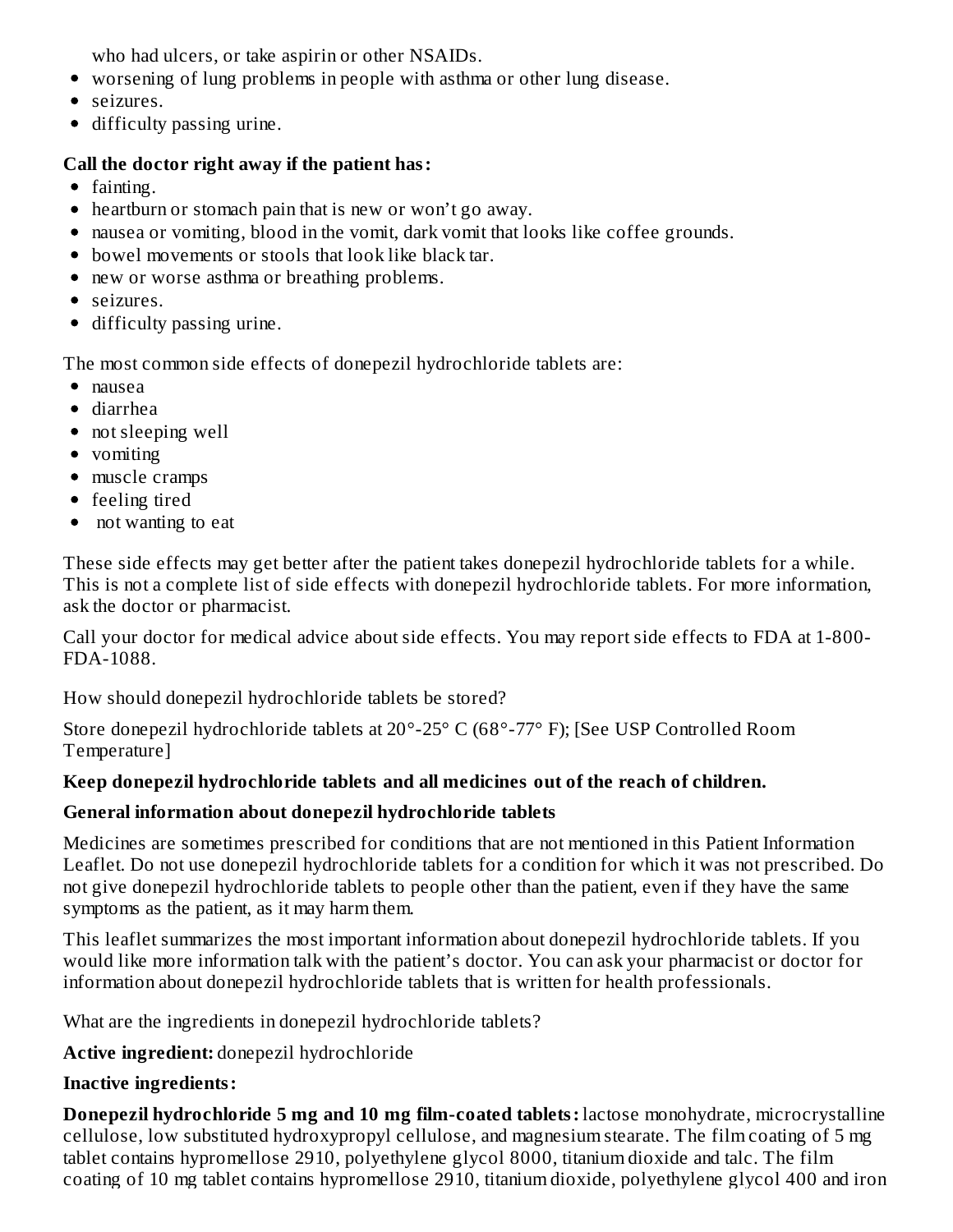coating of 10 mg tablet contains hypromellose 2910, titanium dioxide, polyethylene glycol 400 and iron oxide red.

#### **Manufactured by:**

USV Limited

H-17/H-18, OIDC, Mahatma Gandhi Udyog Nagar,

Dabhel, Daman 396210, India

#### **Manufactured for:**

Indicus Pharma LLC,

12308 Richmond Run

Drive Raleigh, NC 27614

#### **Rx Only**

January 2011

#### **PACKAGE LABEL.PRINCIPAL DISPLAY PANEL-5 mg 30 Tablets**

NDC 24724-028-03 Rx only 30 TABLETS Donepezil Hydrochloride Tablets

5 mg



### **PACKAGE LABEL.PRINCIPAL DISPLAY PANEL-10 mg 30 Tablets**

**NDC 24724-029-03**

**Rx only**

**30 Tablets**

**Donepezil Hydrochloride Tablets**

**10 mg**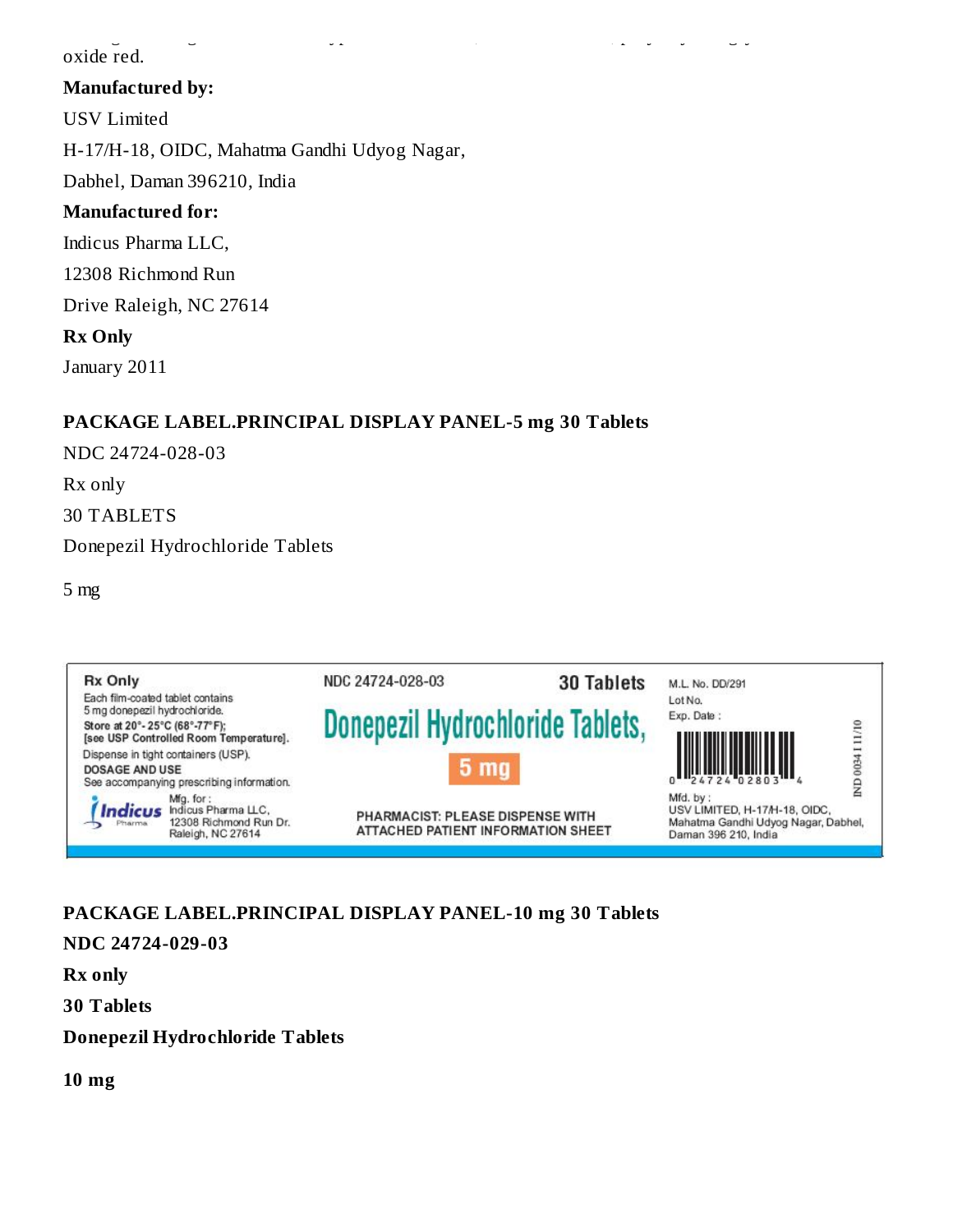

## **DONEPEZIL HYDROCHLORIDE** donepezil tablet, film coated **Product Information Product T ype** HUMAN PRESCRIPTION DRUG **Ite m Code (Source )** NDC:24724-0 28 **Route of Administration** ORAL **Active Ingredient/Active Moiety Ingredient Name Basis of Strength Strength DONEPEZIL HYDROCHLORIDE** (UNII: 3O2T2PJ8 9D) (DONEPEZIL - UNII:8 SSC9 1326 P) **DONEPEZIL** HYDROCHLORIDE 5 mg **Inactive Ingredients Ingredient Name Strength LACTOSE MONOHYDRATE** (UNII: EWQ57Q8 I5X) **CELLULOSE, MICROCRYSTALLINE** (UNII: OP1R32D6 1U) **HYDROXYPROPYL CELLULOSE, LOW SUBSTITUTED** (UNII: 216 5RE0K14) **MAGNESIUM STEARATE** (UNII: 70097M6130) **HYPROMELLOSE 2 9 10 ( 15 MPA.S)** (UNII: 36 SFW2JZ0W) **POLYETHYLENE GLYCOL 8 0 0 0** (UNII: Q6 6 2QK8M3B) **TITANIUM DIOXIDE** (UNII: 15FIX9V2JP) **TALC** (UNII: 7SEV7J4R1U) **Product Characteristics Color Color WHITE** (White to off white) **Score Score no** score **no** score **Shape** ROUND ROUND **Size** 7mm **Flavor Imprint Code** I42 **Contains Packaging # Item Code Package Description Marketing Start Date Marketing End Date 1** NDC:24724-028-03 30 in 1 BOTTLE **2** NDC:24724-028-10 1000 in 1 BOTTLE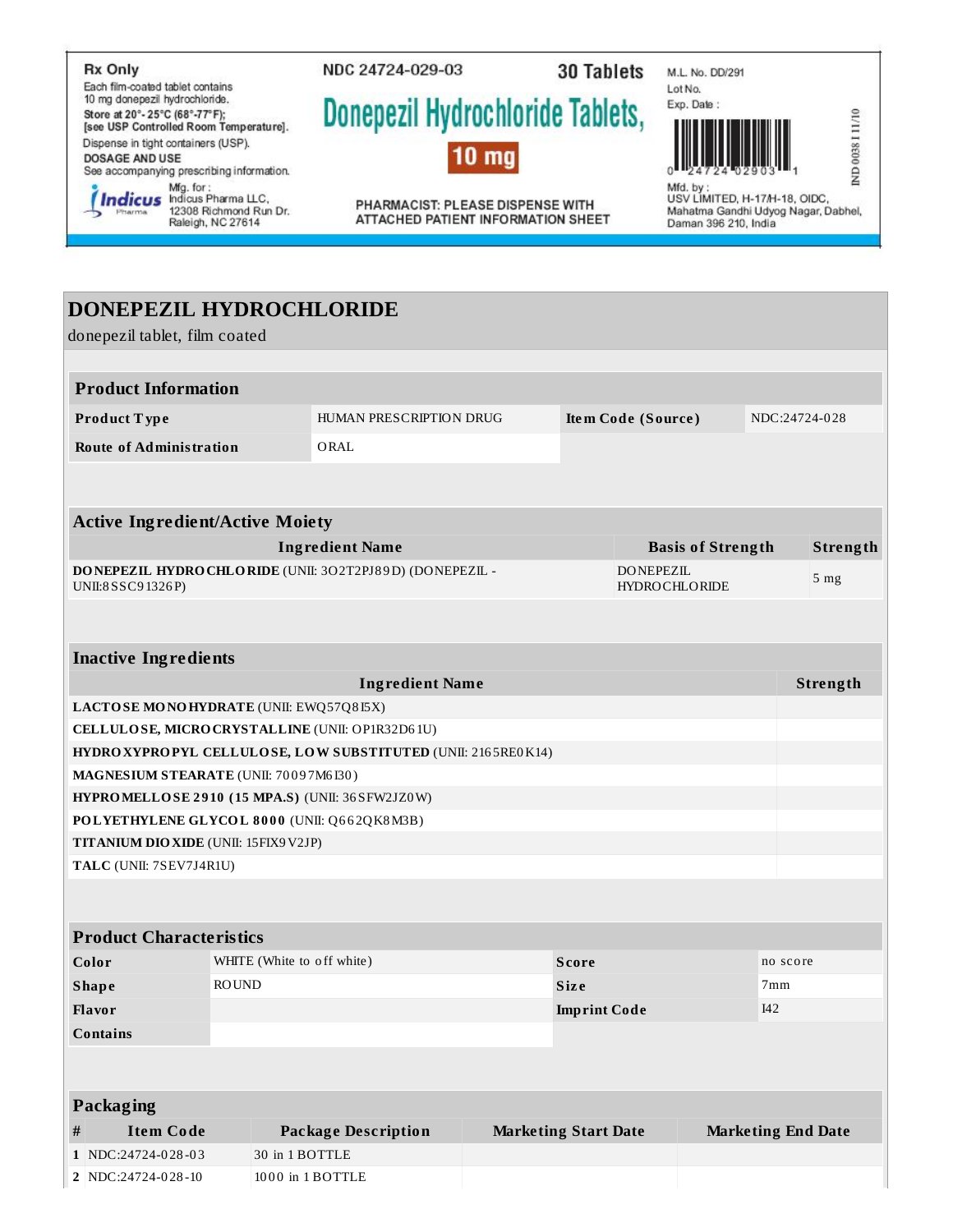| 3 NDC:24724-028-01                                                             | 100 in 1 BLISTER PACK                           |                            |  |                                          |                           |                           |
|--------------------------------------------------------------------------------|-------------------------------------------------|----------------------------|--|------------------------------------------|---------------------------|---------------------------|
|                                                                                |                                                 |                            |  |                                          |                           |                           |
|                                                                                |                                                 |                            |  |                                          |                           |                           |
| <b>Marketing Information</b>                                                   |                                                 |                            |  |                                          |                           |                           |
|                                                                                |                                                 |                            |  |                                          |                           |                           |
| <b>Marketing Category</b>                                                      | <b>Application Number or Monograph Citation</b> |                            |  | <b>Marketing Start Date</b>              |                           | <b>Marketing End Date</b> |
| <b>ANDA</b>                                                                    | ANDA201634                                      |                            |  | 06/15/2011                               |                           |                           |
|                                                                                |                                                 |                            |  |                                          |                           |                           |
|                                                                                |                                                 |                            |  |                                          |                           |                           |
| DONEPEZIL HYDROCHLORIDE                                                        |                                                 |                            |  |                                          |                           |                           |
| donepezil tablet, film coated                                                  |                                                 |                            |  |                                          |                           |                           |
|                                                                                |                                                 |                            |  |                                          |                           |                           |
| <b>Product Information</b>                                                     |                                                 |                            |  |                                          |                           |                           |
| Product Type                                                                   |                                                 | HUMAN PRESCRIPTION DRUG    |  | Item Code (Source)                       |                           | NDC:24724-029             |
| <b>Route of Administration</b>                                                 | ORAL                                            |                            |  |                                          |                           |                           |
|                                                                                |                                                 |                            |  |                                          |                           |                           |
|                                                                                |                                                 |                            |  |                                          |                           |                           |
|                                                                                |                                                 |                            |  |                                          |                           |                           |
| <b>Active Ingredient/Active Moiety</b>                                         |                                                 |                            |  |                                          |                           |                           |
|                                                                                | <b>Ingredient Name</b>                          |                            |  |                                          | <b>Basis of Strength</b>  | Strength                  |
| DONEPEZIL HYDROCHLORIDE (UNII: 3O2T2PJ89D) (DONEPEZIL -<br>UNII:8 SSC9 1326 P) |                                                 |                            |  | <b>DONEPEZIL</b><br><b>HYDROCHLORIDE</b> |                           | $10$ mg                   |
|                                                                                |                                                 |                            |  |                                          |                           |                           |
|                                                                                |                                                 |                            |  |                                          |                           |                           |
| <b>Inactive Ingredients</b>                                                    |                                                 |                            |  |                                          |                           |                           |
|                                                                                |                                                 | <b>Ingredient Name</b>     |  |                                          |                           | Strength                  |
| LACTOSE MONOHYDRATE (UNII: EWQ57Q8I5X)                                         |                                                 |                            |  |                                          |                           |                           |
| CELLULOSE, MICRO CRYSTALLINE (UNII: OP1R32D61U)                                |                                                 |                            |  |                                          |                           |                           |
| HYDRO XYPROPYL CELLULOSE, LOW SUBSTITUTED (UNII: 2165RE0K14)                   |                                                 |                            |  |                                          |                           |                           |
| MAGNESIUM STEARATE (UNII: 70097M6I30)                                          |                                                 |                            |  |                                          |                           |                           |
| HYPROMELLOSE 2910 (15 MPA.S) (UNII: 36 SFW2JZ0W)                               |                                                 |                            |  |                                          |                           |                           |
| <b>TITANIUM DIO XIDE (UNII: 15FIX9 V2JP)</b>                                   |                                                 |                            |  |                                          |                           |                           |
| POLYETHYLENE GLYCOL 400 (UNII: B697894SGQ)                                     |                                                 |                            |  |                                          |                           |                           |
| FERRIC OXIDE RED (UNII: 1K09F3G675)                                            |                                                 |                            |  |                                          |                           |                           |
|                                                                                |                                                 |                            |  |                                          |                           |                           |
|                                                                                |                                                 |                            |  |                                          |                           |                           |
| <b>Product Characteristics</b>                                                 |                                                 |                            |  |                                          |                           |                           |
| Color                                                                          | <b>PINK</b>                                     | <b>Score</b><br>no score   |  |                                          |                           |                           |
| <b>Shape</b>                                                                   | <b>ROUND</b>                                    | Size<br>9mm                |  |                                          |                           |                           |
| Flavor                                                                         |                                                 | I41<br><b>Imprint Code</b> |  |                                          |                           |                           |
| <b>Contains</b>                                                                |                                                 |                            |  |                                          |                           |                           |
|                                                                                |                                                 |                            |  |                                          |                           |                           |
|                                                                                |                                                 |                            |  |                                          |                           |                           |
| <b>Packaging</b>                                                               |                                                 |                            |  |                                          |                           |                           |
|                                                                                |                                                 |                            |  | <b>Marketing Start Date</b>              | <b>Marketing End Date</b> |                           |
| #<br><b>Item Code</b>                                                          |                                                 |                            |  |                                          |                           |                           |
| 1 NDC:24724-029-03                                                             | <b>Package Description</b><br>30 in 1 BOTTLE    |                            |  |                                          |                           |                           |
| 2 NDC:24724-029-10                                                             | 1000 in 1 BOTTLE                                |                            |  |                                          |                           |                           |
| 3 NDC:24724-029-01                                                             | 100 in 1 BLISTER PACK                           |                            |  |                                          |                           |                           |